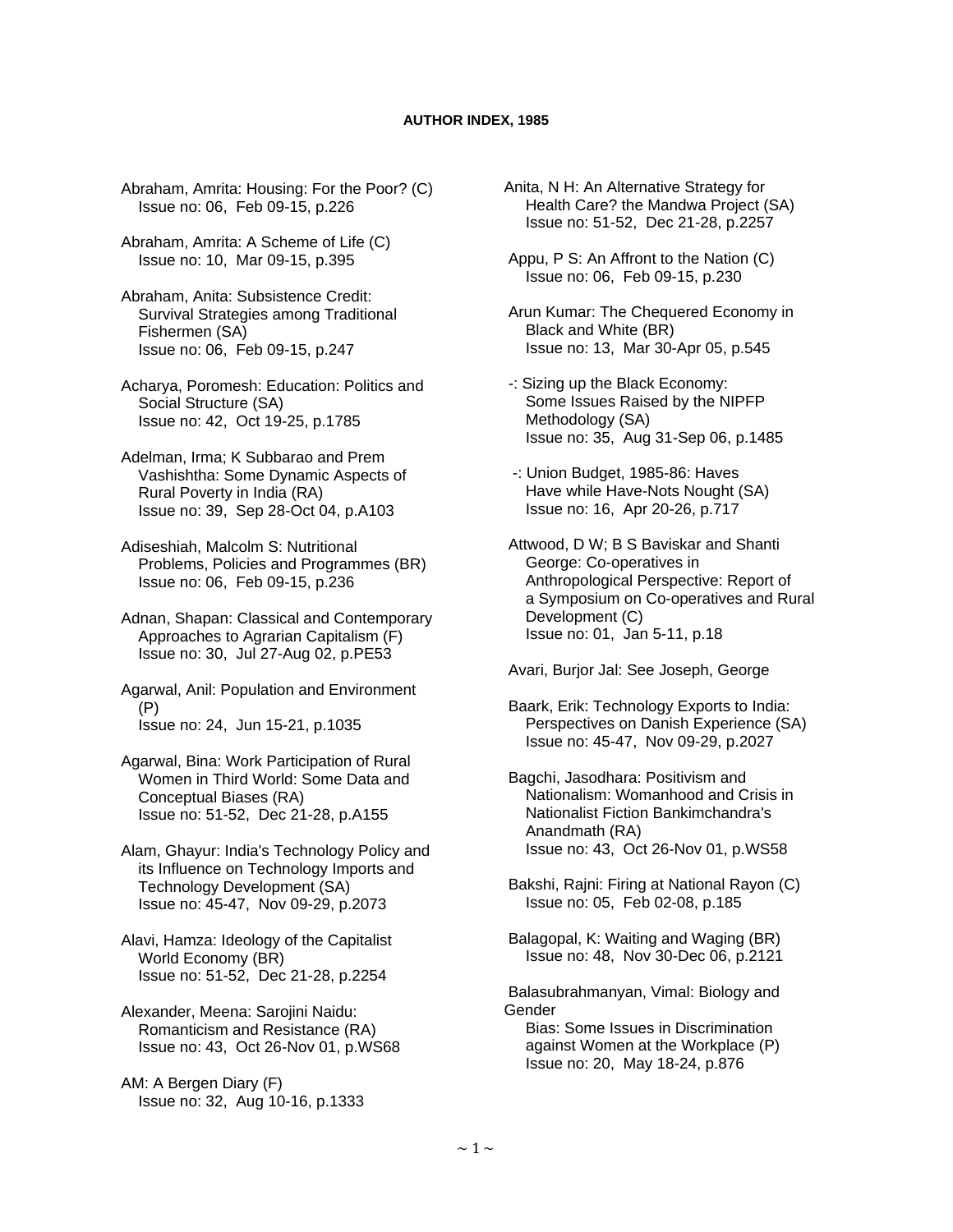- Balasubrahmanyan, Vimal: Hidden Power of Sexism in Media (BR) Issue no: 15, Apr 13-19, p.641
- -: Of Soldiers and Small Pox: Health (Ed) Issue no: 22, Jun 01-07, p.938
- -: Women, Personal Laws and the Struggle for Secularism (C) Issue no: 30, Jul 27-Aug 02, p.1260
- Balcet, Giovanni: Transfer of Italian Technology to India (SA) Issue no: 45-47, Nov 09-29, p.2049
- Banaji, Rohini: A Workers' Perspective  $(C)$ Issue no: 50, Dec 14-20, p.2197
- Banarjee, Anuradha: State of Indian Geography (BR) Issue no: 09, Mar 02-08, p.354
- Bandyopadhyay, Debdas: See Majumdar, K C

 Bandyopadhyay, J and Vandana Shiva: Eucalyptus in Rainfed Farm Forestry: Prescription for Desertification (P) Issue no: 40, Oct 05-11, p.1687

 Bandyopadhyay, R and S Datta: Small Horsepower Diesel Engine Industry in India: A Systems Study (RA) Issue no: 48, Nov 30-Dec 06, p.M155

 Bandyopadhyay, Sandip and V Ramaswamy: 'Dadan' Workers in the Calcutta Metro (C) Issue no: 11, Mar 16-22, p.439

- Bandyopadhyaya, Bela: See Standing, Hilary
- Banerjee, Anuradha: State of Indian Geography (BR) Issue no: 09, Mar 02-08, p.354
- Banerjee, Sumanta: History from the Police Torture Chamber (BR) Issue no: 39, Sep 28-Oct 04, p.1649
- -: Not in the National Interest (C) Issue no: 10, Mar 09-15, p.391

 Banerji, Arun K: The Making of Constitutional History (BR) Issue no: 29, Jul 20-26, p.1226

- Banerji, D: Bhopal Tragedy and Sarkari Scientists (LE) Issue no: 32, Aug 10-16, p.1330
- Banerji, Debabar: Covering up Bhopal (BR) Issue no: 49, Dec 07-13, p.2161
- Banerji, Kalyan: Finance for Export of Manufactured Goods from Developing Countries (SA) Issue no: 33, Aug 17-23, p.1395
- Banerji, Sumanta: Reporting to Each Other (BR) Issue no: 23, Jun 08-14, p.997
- Bansal, Swaraj: Whither Indian Aeronautics?  $(C)$ Issue no: 22, Jun 01-07, p.949
- Bapat, Meera: Depriving the Poor to Provide for the Rich: A Case of Slum Clearance through Private Enterprise (P) Issue no: 41, Oct 12-18, p.1734
- -: Promoting Equitable and Balanced Development: Potential of Secondary Cities (BR) Issue no: 20, May 18-24, p.878

 Bardhan, Kalpana: Women's Work, Welfare and Status: Forces of Tradition and Change in India (SA) Issue no: 50, Dec 14-20, p.2207

- -: Women's Work, Welfare and Status: Forces of Tradition and Change in India (SA) Issue no: 51-52, Dec 21-28, p.2261
- Bardhan, P C: Operation Flood and Energy Balance (LE) Issue no: 32, Aug 10-16, p.1330
- Bardhan, Pranab and Ashok Rudra: The Domain of Rural Labour Markets: Results of a Survey in West Bengal, 1981-82 (RA) Issue no: 51-52, Dec 21-28, p.A153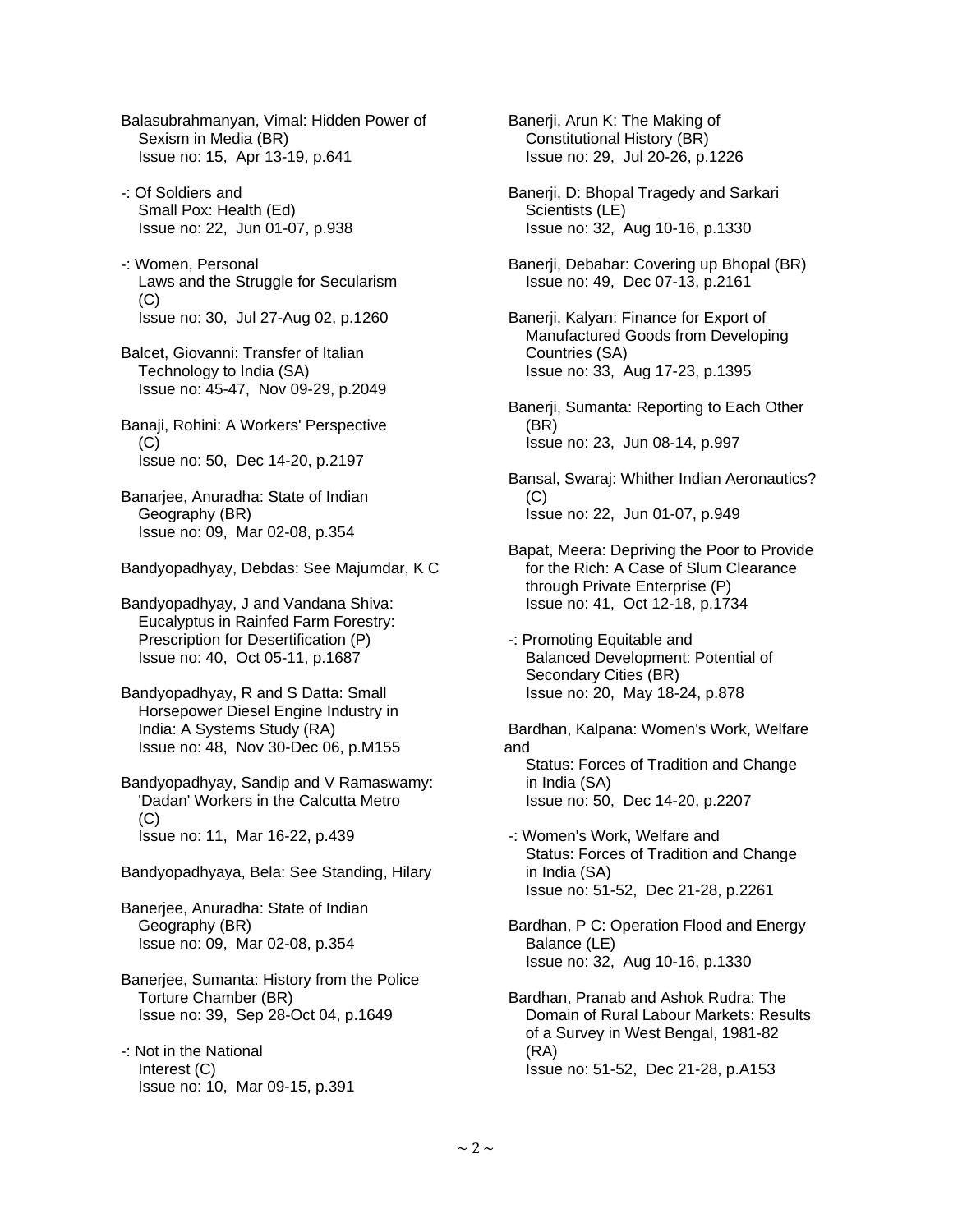Ideas in Development Economics: A Brief Evaluation (SA) Issue no: 13, Mar 30-Apr 05, p.550 Baru, Sanjaya: The State in Retreat? (SA) Issue no: 16, Apr 20-26, p.703 Basu, Alaka M: Family Planning and the Emergency: An Unanticipated Consequence (SA) Issue no: 10, Mar 09-15, p.422 Basu, Kaushik: India's Fiscal Policy: Lobbies and Acquiescence (SA) Issue no: 16, Apr 20-26, p.715 Basu, Timir: The Railways' Subalterns (C) Issue no: 08, Feb 23-Mar 01, p.312 Baviskar, B S and Shanti George: Milk Surpluses against Poverty: Report of an International Workshop (C) Issue no: 37, Sep 14-20, p.1549 Baviskar, B S: See Attwood, D W: Baxi, Upendra: Caste, Class and Reservations (In Memoriam: I. P. Desai) (D) Issue no: 10, Mar 09-15, p.426 BB: Should the Hemlock Deal Be Cancelled?  $(C)$  Issue no: 04, Jan 26-Feb 01, p.151 Bell, Martin and Don Scott-Kemmis: Technology Import Policy: Have the Problems Changed? (SA) Issue no: 45-47, Nov 09-29, p.1975 Bell, Martin See Scott-Kemmis, Don Bhaduri, Amit: Capitalistic Accumulation in Logical and Historical Time (F) Issue no: 45-47, Nov 09-29, p.1903 -: Joan Robinson: Portrait of an Intellectual Rebel (F) Issue no: 45-47, Nov 09-29, p.1908 -: Towards a Macro-Economics of India (BR) Issue no: 24, Jun 15-21, p.1040

Bardhan, Pranab and Ashok Rudra: Marxist

 Bhagavan, M R: Capital Goods Sector in India: Past and Present Trends and Future Prospects (SA) Issue no: 10, 09-15, p.404

 -: Technological Underdevelopment (BR) Issue no: 30, Jul 27-Aug 02, p.1265

 Bhalla, Alok: 'Power, like a Desolating Pestilence': Dictatorship and Community in 'The Autumn of the Patriarch' (P) Issue no: 38, Sep 21-27, p.1597

 Bharadwaj, Krishna et al: Suzanne Paine (C) Issue no: 51-52, Dec 21-28, p.2244

 Bhargava, Pushpa M: The Bhopal Tragedy: A Middle Word (SA) Issue no: 22, Jun 01-07, p.962

 Bhatt, V V: Government-Enterprise Relationship and Public Enterprise Performance (BR) Issue no: 12, Mar 23-29, p.503

 -: On Financial Innovations and Credit Market Evolution (SA) Issue no: 44, Nov 02-08, p.1889

 Bhattacharya, Debasis: Deaths in Factory Drain (LE) Issue no: 16, Apr 20-26, p.671

 Bhattacharyya, Uttam Kumar: Choice of Techniques: Case Study (BR) Issue no: 02, Jan 12-18, p.59

 Bhole, L M: Administered Interest Rates in India (SA) Issue no: 25-26, Jun 22-29, p.1089

 Bhowmik, Sharit: Industrial Relations in Tea Plantations (LE) Issue no: 06, Feb 09-15, p.217

 -: Plantation Labour in North-East India (C) Issue no: 13, Mar 30-Apr 05, p.538

 Biswas, Margaret: Women, Poverty and Work (BR) Issue no: 08, Feb 23-Mar 01, p.316

 BM: Budget-Plan Link Snapped (C) Issue no: 12, Mar 23-29, p.488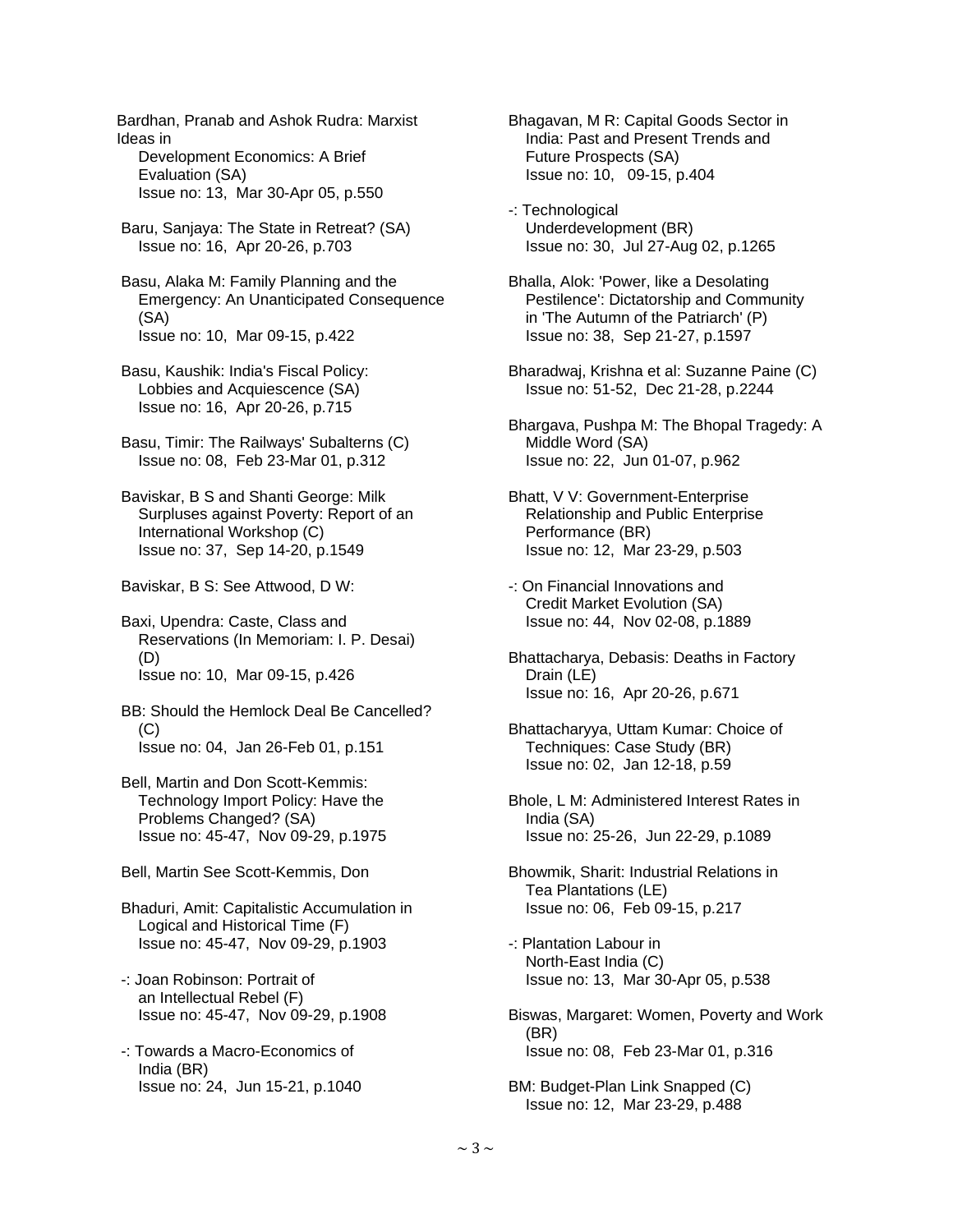BM: Cheers for Congress Socialism (C) Issue no: 19, May 11-17, p.825

- -: Early Fruits of New Economic Policies  $(C)$ Issue no: 32, Aug 10-16, p.1339
- -: Economic Policy Confusion Growing Worse (C) Issue no: 51-52, Dec 21-28, p.m237
- -: Economists' Concern at Economic Policy Drift (C) Issue no: 43, Oct 26-Nov 01, p.1813
- -: Empty Talk of Poverty Programmes (C) Issue no: 34, Aug 24-30, p.1421
- -: Gas Pipeline: Shape of Things to Come  $(C)$ Issue no: 17, Apr 27-May 03, p.747
- -: Hemlock Deal: Meaningless Review (C) Issue no: 14, Apr 6-12, p.575
- -: The King and the Courtiers (Ed) Issue no: 45-47, Nov 09-29, p.1899
- -: Mocking at Planning (C) Issue no: 39, Sep 28-Oct 04, p.1637
- -: Policy-Frame for Seventh Plan (C) Issue no: 28, Jul 13-19, p.1165
- -: Postings and Policies (C) Issue no: 02, Jan 12-18, p.54
- -: Red Carpet for Foreign Capital (C) Issue no: 08, Feb 23-Mar 01, p.311
- -: Seventh Plan: Going through the Motions (C) Issue no: 24, Jun 15-21, p.1027
- -: Shirking Budgetary Imperatives (C) Issue no: 06, Feb 09-15, p.225
- Bohra, H C: See Shankarnarayan, K A
- Bose, Arun: Agrarian Policies of Left Front in West Bengal (LE) Issue no: 30, Jul 27-Aug 02, p.1253

 Bose, Arun: John Roemer and Marxian and Neoclassical Economics (D) Issue no: 50, Dec 14-20, p.2225

 Bose, Deb Kumar: India's Options in Nuclear World (C) Issue no: 38, Sep 21-27, p.1594

 Bose, Tapan K: Bhopal: The Continuing Tragedy (LE) Issue no: 02, Jan 12-18, p.46

- Boyce, James K: Agricultural Growth in Bangladesh, 1949-50 to 1980-81: A Review of the Evidence (RA) Issue no: 13, Mar 30-Apr 05, p.A31
- Breman, Jan: I am the Government Labour Officer...: State Protection for Rural Proletariat of South Gujarat (SA) Issue no: 24, Jun 15-21, p.1043

 -: I P Desai (LE) Issue no: 14, Apr 6-12, p.569

- Cavanagh, John H: Arms, Multinationals and Foreign Policy (P) Issue no: 17, Apr 27-May 03, p.753
- Cavanagh, John H: See Clairmonte, Federick F
- Chafkin, Sol: Bashing Nutritionists: The 'Small but Healthy?' Hypothesis (D) Issue no: 20, May 18-24, p.896
- Chakravarti, Uma: Towards a Historical Sociology of Stratification in Ancient India: Evidence from Buddhist Sources (SA) Issue no: 09, Mar 02-08, p.356
- Chakravarty, Kumaresh: Prayer as Substitute for Theory? (BR) Issue no: 48, Nov 30-Dec 06, p.2122
- Chatterji, Monojit: Technology as Manna from Heaven (BR) Issue no: 35, Aug 31-Sep 06, p.1477
- Chaudhuri, Mrinal Datta: On the Political Structure of a Liberal Democracy (P) Issue no: 22, Jun 01-07, p.958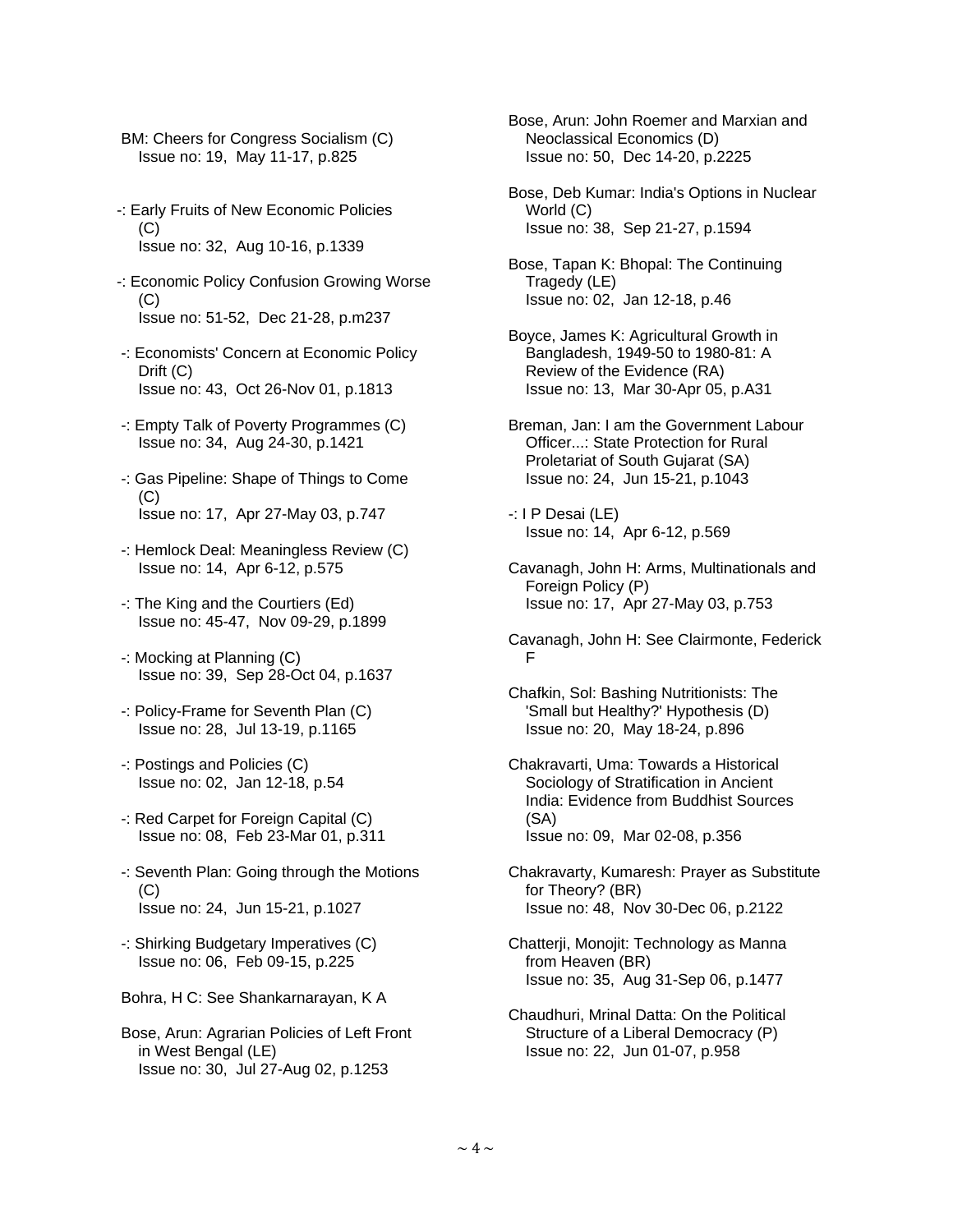Chaudhury, Ajit K and Kalyan K Sanyal: Interaction between Trading Capital and Productive Capital in Agriculture under Uncertainty (RA) Issue no: 39, Sep 28-Oct 04, p.A98

 Chishti, Sumitra: EPZs: Myths and Realities (BR) Issue no: 14, Apr 6-12, p.588

 Chitale M P: Fiscal Strategy Left Incomplete (SA) Issue no: 16, Apr 20-26, p.728

 Chithelen, Ignatius: Origins of Co-operative Sugar Industry in Maharashtra (SA) Issue no: 14, Apr 6-12, p.604

 Chodhury, Sujit: Election Commission and the Assam Accord (C) Issue no: 49, Dec 07-13, p.2146

 Clairmonte, Federick F and John H Cavanagh: Transnational Corporations and Services: The Final Frontier (SA) Issue no: 08, Feb 23-Mar 01, p.317

 -: Transnational Corporations and Services: The Final Frontier (SA) Issue no: 09, Mar 02-08, p.361

 -: Dresden: From Death to Resurrection (C) Issue no: 06, Feb 09-15, p.232

 Commander, Simon: Proto-Industrial Production as a Barrier to Industrialisation?: Case of North Indian Sugar Industry, 1850-1980 (SA) Issue no: 12, Mar 23-29, p.505

 Cooper, Charles: Technical Collaborations between Firms in the Benelux and in India (SA) Issue no: 45-47, Nov 09-29, p.2005

Crook, Nigel: See Ramasubban, Radhika

 D'Mello, Bernard: Jettisoning Indigenous Technology (C) Issue no: 08, Feb 23-Mar 01, p.313

 -: South Korea: Pointers to a New International Division of Labour (C) Issue no: 38, Sep 21-27, p.1592

 D'Monte, Darryl: Resource Illiteracy (BR) Issue no: 49, Dec 07-13, p.2160

 Dandekar, V M: Crop Insurance in India: A Review, 1976-77 to 1984-85 (RA) Issue no: 25-26, Jun 22-29, p.A46

 Dantwala, M L: 'Garibi Hatao': Strategy Options (D) Issue no: 11, Mar 16-22, p.475

 Das, Amal: Jute Mill Strike of 1928: A Case Study (RA) Issue no: 04, Jan 26-Feb 01, p.PE27

 Das, Arvind N: Process of Agrarian Transition in Indonesia (BR) Issue no: 10, Mar 09-15, p.398

 -: Social Anthropology of Indian Labour (RA) Issue no: 43, Oct 26-Nov 01, p.1823

 Das, Khagen: Jyoti Basu and Multinationals (LE) Issue no: 40, Oct 05-11, p.1672

 Das, Sujit K: Bhopal Victims: Treatment and Relief (LE) Issue no: 27, Jul 06-12, p.1110

 -: Case for Injectible Contraceptives? (D) Issue no: 40, Oct 05-11, p.1713

 -: Mockery of Relief and Rehabilitation (C) Issue no: 40, Oct 05-11, p.1679

 -: Sabotaging Relief for Bhopal Victims (LE) Issue no: 31, Aug 03-09, p.1290

 -: The Worse Aftermath (C) Issue no: 50, Dec 14-20, p.2192

 Dasgupta, Keya and Amalendu Guha: 1983 Assembly Poll in Assam: An Analysis of Its Background and Implications (SA) Issue no: 19, May 11-17, p.843

 Dasgupta, Rajaram: Nutrition Debate: Statistical Battle or Ideological Conflict? (BR) Issue no: 36, Sep 07-13, p.1511

 $\sim$  5  $\sim$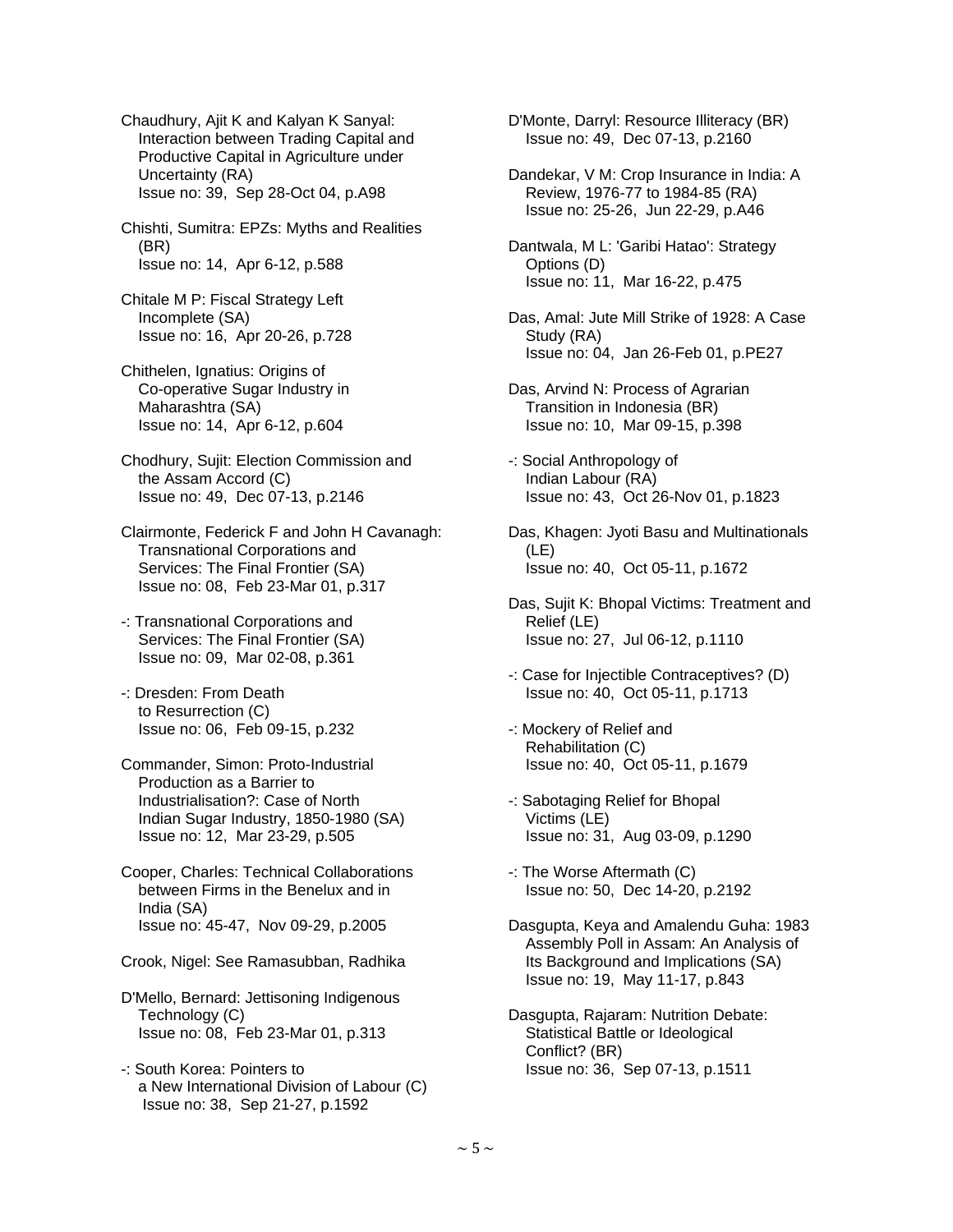- Datta, Anjan Kumar and Hein Streefkerk: Weavers, Traders and the State: Handloom Weaving in Bangladesh (SA) Issue no: 37, Sep 14-20, p.1571
- -: Weavers, Traders and the State: Handloom Weaving in Bangladesh (SA) Issue no: 38, Sep 21-27, p.1620
- Datta, Bhabatosh: Bringing Back Wage Flexibility (BR) Issue no: 50, Dec 14-20, p.2205
- -: The Central Budget and the New Economic Policy (SA) Issue no: 16, Apr 20-26, p.693
- -: Finance Ministers on Show (BR) Issue no: 17, Apr 27-May 03, p.755
- -: Not Official History, Not Independent Evaluation (BR) Issue no: 35, Aug 31-Sep 06, p.1478

Datta, S: See Bandyopadhyay, R

 Datta, Satyabrata: Role of Indian Worker in Early Phase of Industrialisation: A Critique of Established View, with Special Reference to Tata Iron and Steel Co, 1910-30 (RA) Issue no: 48, Nov 30-Dec 06, p.M130

- Debroy, B: Theory of Pricing in Socialist Countries (D) Issue no: 35, Aug 31-Sep 06, p.1489
- Desai, A R: Women's Movement in India: An Assessment (C) Issue no: 23, Jun 08-14, p.992
- Desai, Ashok V: How They See Us: **Technology**  Suppliers' View of Indian Industry (SA) Issue no: 45-47, Nov 09-29, p.1973
- -: Indigenous and Foreign Determinants of Technological Change in Indian Industry (SA) Issue no: 45-47, Nov 09-29, p.2081
- -: The Untold Saga of Self-Reliance (BR) Issue no: 01, Jan 5-11, p.24
- Deshpande, J V: Strike Threat by College Teachers (C) Issue no: 05, Feb 02-08, p.187
- Deshpande, J V: Towards a 'New Education Policy'? (C) Issue no: 43, Oct 26-Nov 01, p.1817
- -: Withdrawal of College Teachers' Strike (C) Issue no: 06, Feb 09-15, p.228

Deshpande, L K: See Deshpande, Sudha

 Deshpande, Sudha and L K Deshpande: **Census**  of 1981 and the Structure of Employment (SA) Issue no: 22, Jun 01-07, p.969

 Devi, Amma Chandi E: Robbers and Libbers (LE) Issue no: 01, Jan 5-11, p.6

- Devi, Mahasveta: The Shavara Tribals of West Bengal: I: Shavaras of Midnapur (C) Issue no: 35, Aug 31-Sep 06, p.1467
- -: The Shavara Tribals of West Bengal: II: The Purulia Shavaras (C) Issue no: 36, Sep 07-13, p.1501
- Dhanagare, D N: Social Tensions and Protest Movements in Maharashtra (C) Issue no: 24, Jun 15-21, p.1030
- Dhawan, B D: Irrigation Impact on Farm Economy (RA) Issue no: 39, Sep 28-Oct 04, p.A124
- -: Irrigation Performance during Drought (SA) Issue no: 28, Jul 13-19, p.1191
- Dholakia, Ravindra H: Role of Literacy and Industrial Structure in Displacement of Female Workers (D) Issue no: 14, Apr 6-12, p.613
- Dietl, Gulshan: Roses for Khomeini (BR) Issue no: 38, Sep 21-27, p.1602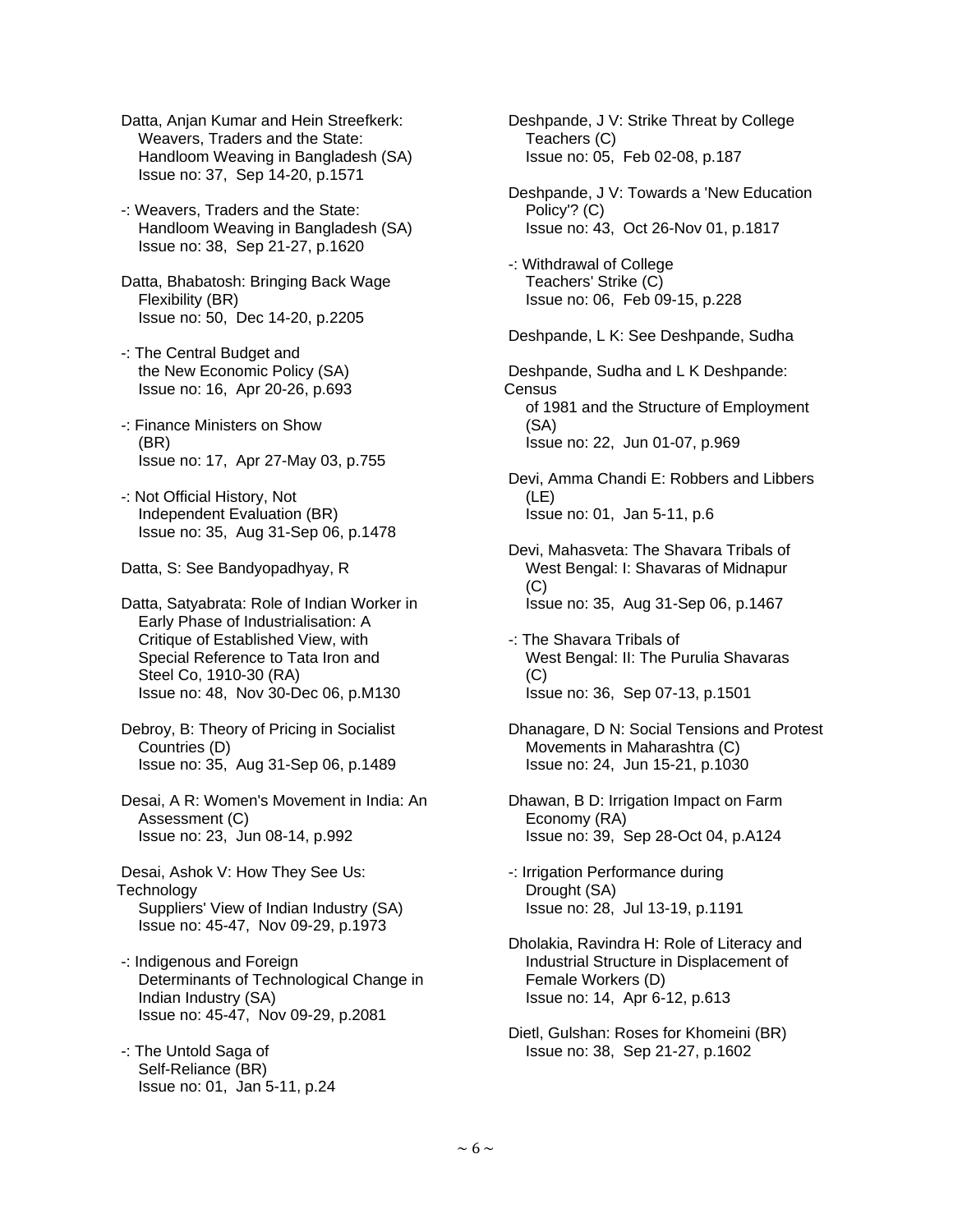Dinesh Mohan: New Education Policy: Promises, Promises, Promises (SA) Issue no: 38, Sep 21-27, p.1615

 Dinesh, B Manjeshwar: On the Mother and Child in India (D) Issue no: 42, Oct 19-25, p.1801

- Dogra, Bharat: Facade and Reality of Environment Protection (C) Issue no: 20, May 18-24, p.872
- -: Farm Exports from a Hungry Land (C) Issue no: 12, Mar 23-29, p.489
- -: First Stirrings and Repression: A Report from Palamau (C) Issue no: 42, Oct 19-25, p.1775
- -: Health Hazards of Cotton Textile Workers (C) Issue no: 07, Feb 16-22, p.267
- -: Loans, Doles and the Poverty Line (C) Issue no: 30, Jul 27-Aug 02, p.1259
- -: Missing Link in Nutrition Policy (C) Issue no: 36, Sep 07-13, p.1508
- -: The Other Side of the Dam (BR) Issue no: 15, Apr 13-19, p.640
- -: Romance and Reality of Traditional Agriculture (C) Issue no: 34, Aug 24-30, p.1423
- -: Village Women vs Liquor Contractor (C) Issue no: 48, Nov 30-Dec 06, p.2112
- Dogra, Bharat: See Nautiyal, Navin
- Eapen, Mridul: M J K Thavaraj (C) Issue no: 51-52, Dec 21-28, p.2244
- -: The New Textile Policy (C) Issue no: 25-26, Jun 22-29, p.1072
- Eashvaraiah, P: Abolition of Village Officers: Revolutionary on the Surface (C) Issue no: 10, Mar 09-15, p.393
- Edquist, Charles; Staffan Jacobsson and Kishore Jethanandani: Automation in Engineering Industries of India and Republic of Korea: Against the Background of Experience in Some OECD Countries (SA) Issue no: 15, Apr 13-19, p.643
- -: State Policies, Firm Performance and Firm Strategies: Production of Hydraulic Excavators and Machining Centres in India and Republic of Korea (SA) Issue no: 45-47, Nov 09-29, p.2053
- Ekbal, B: Help for Bhopal Gas Victims (LE) Issue no: 48, Nov 30-Dec 06, p.2100
- Engineer, Asghar Ali: Communal Fire Engulfs Ahmedabad Once Again (C) Issue no: 27, Jul 06-12, p. 1116
- -: Excommunication by Priests (LE) Issue no: 16, Apr 20-26, p.671
- -: From Caste to Communal Violence (C) Issue no: 15, Apr 13-19, p.628
- -: The Moro Struggle Seen in a Wider Perspective (C) Issue no: 48, Nov 30-Dec 06, p.2113

Erappa, S: See Hanumappa, H G

 Fahimuddin, T S Papola: Industrial Spurt in Uttar Pradesh: Myth or Reality ? (C) Issue no: 07, Feb 16-22, p.269

Freed, Ruth S: See Freed, Stanley A

- Freed, Stanley A and Ruth S Freed: Two Decades of Sterilisation, Modernisation, and Population Growth in a Rural Context (SA) Issue no: 49, Dec 07-13, p.2171
- Gadgil, Madhav: Towards an Ecological History of India (SA) Issue no: 45-47, Nov 09-29, p.1909
- Ganesh, Kamala: State of the Art in Women's Studies (C) Issue no: 16, Apr 20-26, p.683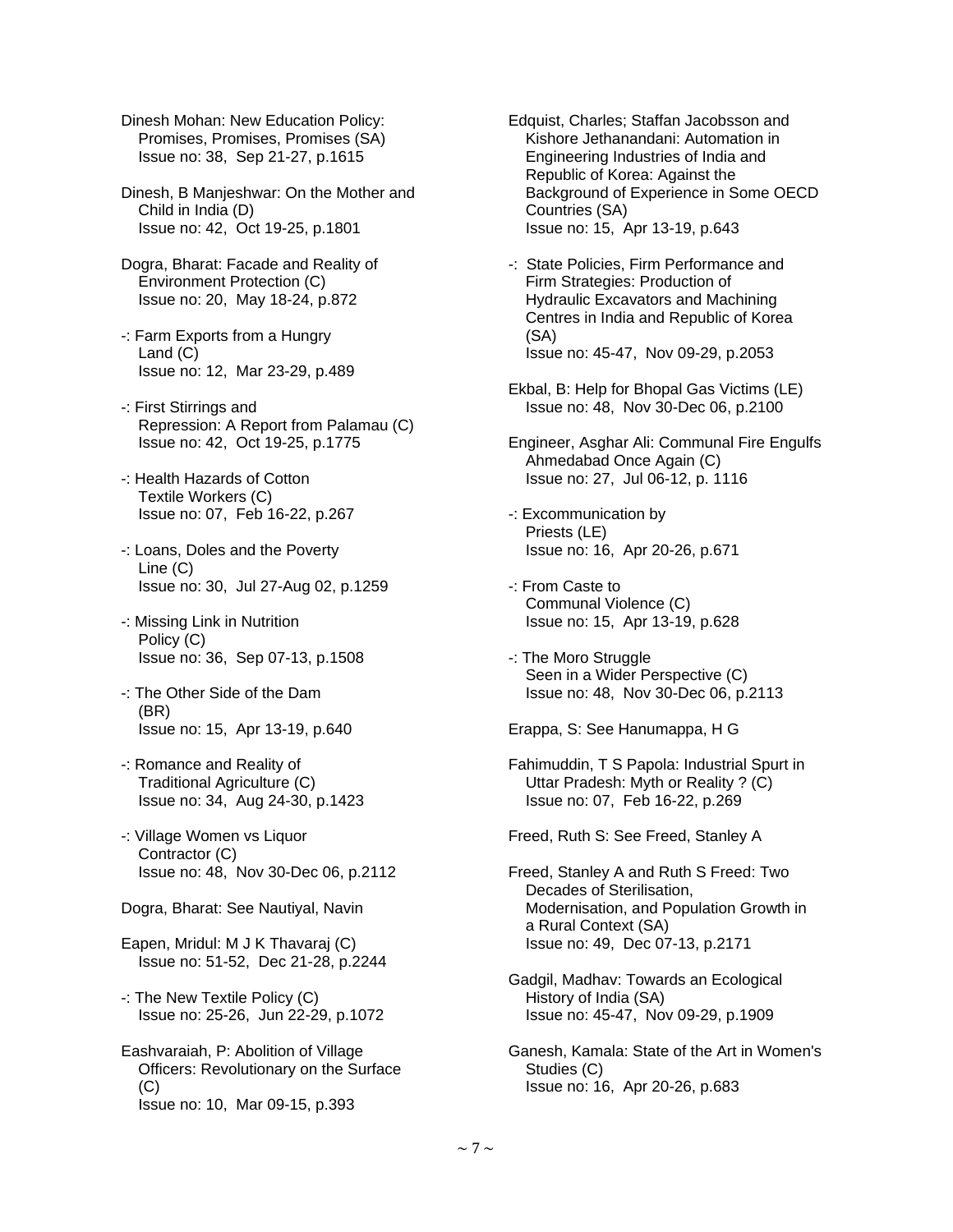GDP: Anti-Nuclear Noises (F) Issue no: 42, Oct 19-25, p.1767

- -: Imperial Memories (F) Issue no: 43, Oct 26-Nov 01, p.1810
- -: New Phase in Sino-Soviet Relations (F) Issue no: 29, Jul 20-26, p.1212
- George, J: Operation Flood and Feed-Milk Relationship (LE) Issue no: 43, Oct 26-Nov 01, p.1807
- George, K K and I S Gulati: Central Inroads into State Subjects: An Analysis of Economic Services (SA) Issue no: 14, Apr 6-12, p.592
- -: Centre-State Resource Transfers, 1951-84: An Appraisal (SA) Issue no: 07, Feb 16-22, p.287
- George, Shanti: Operation Flood and Rural India: Vested and Divested Interests (SA) Issue no: 49, Dec 07-13, p.2163
- George, Shanti: See Attwood, D W
- George, Shanti: See Baviskar, B S
- Ghose, Bassanio: Hindu India and India (LE) Issue no: 16, Apr 20-26, p.671
- Ghosh, A B: First Decade of Coal Nationalisation: Crucial Test of Performance (SA) Issue no: 34, Aug 24-30, p.1443
- Ghosh, Anjan: Class Structure in Rural Bengal (BR) Issue no: 33, Aug 17-23, p.1386
- -: Upsurge in Mass Lynchings (C) Issue no: 51-52, Dec 21-28, p.2240
- Ghosh, Arun: Comparison of Structurally Divergent Economies: Problems and Limitations (SA) Issue no: 03, Jan 19-25, p.106
- Ghosh, Jayati: Export Optimism and Import Liberalisation (D) Issue no: 22, Jun 01-07, p.974
- Ghosh, Jayati: New Wine without a Bottle (OP) Issue no: 44, Nov 02-08, p.1864
- -: Problems of Adjustment and Growth in the World Economy (SA) Issue no: 30, Jul 27-Aug 02, p.1267
- Ghosh, P K: See Shankarnarayan, K A

 Ghosh, Shekhar: Superpower Co-operation and Transit Passage through Straits (SA) Issue no: 18, May 4-10, p.807

- Gidadhubli, R G: Economic Diplomacy of the Billion Rouble Credit (C) Issue no: 21, May 25-31, p.910
- -: Problem of Grain Production: Search for a Durable Solution (C) Issue no: 09, Mar 02-08, p.349
- -: Soviet Policy towards Asia (BR) Issue no: 11, Mar 16-22, p.450
- Gill, Sucha Singh: Return of Malaria (C) Issue no: 11, Mar 16-22, p.440
- GO: Fighting Famine (C) Issue no: 44, Nov 02-08, p.1855
- Gohain, Hiren: Colonial Perspectives? (D) Issue no: 48, Nov 30-Dec 06, p.2134
- -: Marxism in India (LE) Issue no: 21, May 25-31, p.901
- Gopal Krishna: Communal Violence in India: A Study of Communal Disturbance in Delhi (SA) Issue no: 02, Jan 12-18, p.61
- -: Communal Violence in India: A Study of Communal Disturbance in Delhi (SA) Issue no: 03, Jan 19-25, p.117
- Gopalan, C: The Mother and Child in India (SA) Issue no: 04, Jan 26-Feb 01, p.159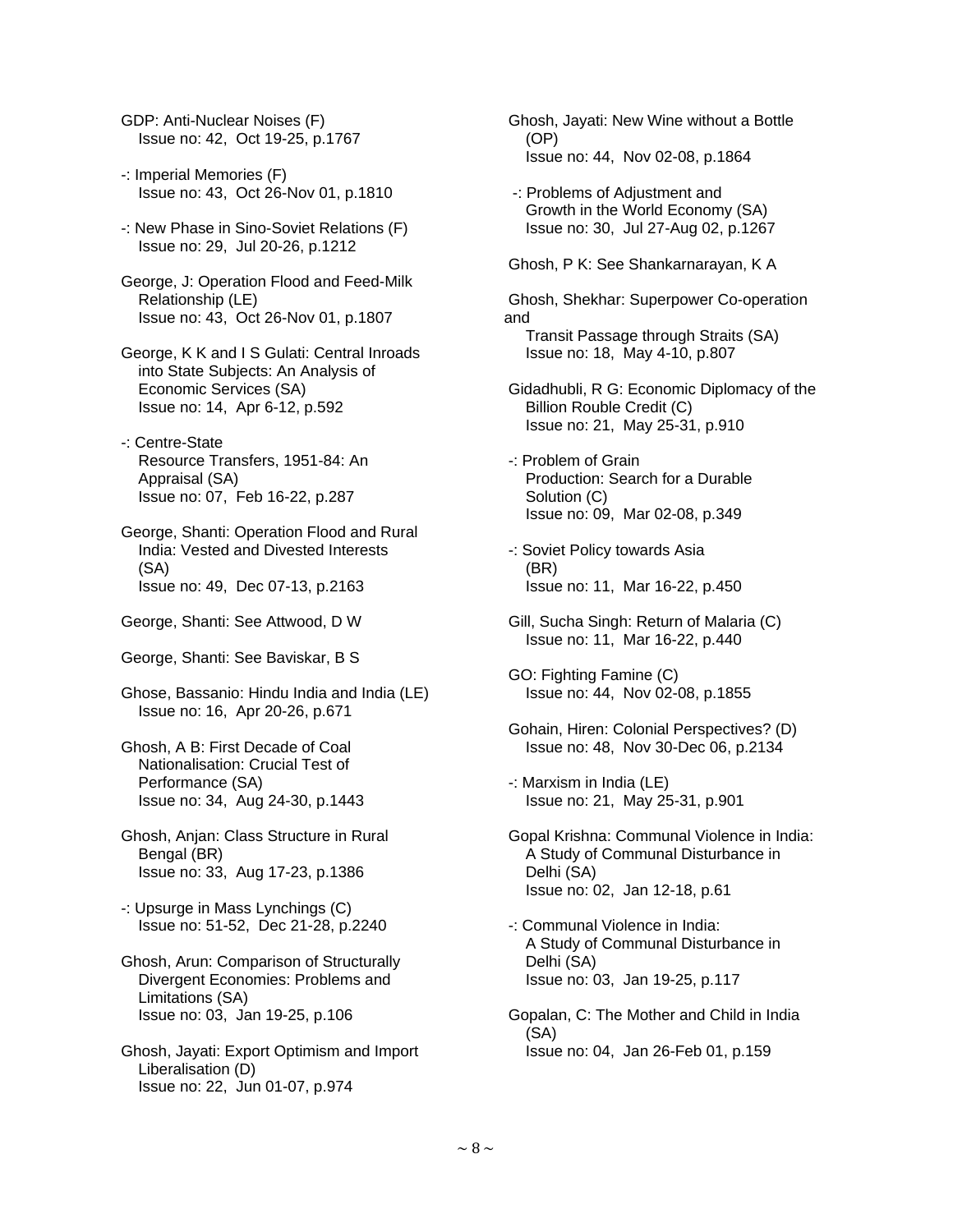Goswami, Omkar: Indian Textile Industry, 1970-1984: An Analysis of Demand and Supply (SA) Issue no: 38, Sep 21-27, p.1603

- Goyal, Arun: Agenda for Polyester Promotion (C) Issue no: 39, Sep 28-Oct 04, p.1641
- -: No Stomach for Competition: Electronics (C) Issue no: 29, Jul 20-26, p.1214
- -: Search for Instant Growth (C) Issue no: 20, May 18-24, p.869
- GPD: An American Nightmare (CL) Issue no: 31, Aug 03-09, p.1293
- -: American Power and the Mandarins (F) Issue no: 02, Jan 12-18, p.51
- -: An American Thriller (F) Issue no: 33, Aug 17-23, p.1377
- -: The Chinese Are Coming (F) Issue no: 44, Nov 02-08, p.1853
- -: A Day in the Life of Rajiv Gandhi (F) Issue no: 49, Dec 07-13, p.2141
- -: Deng's Socialism in One Country (F) Issue no: 04, Jan 26-Feb 01, p.146
- -: Election Season in South Asia (F) Issue no: 11, Mar 16-22, p.436
- -: The Excommunicator (F) Issue no: 16, Apr 20-26, p.675
- -: The Immoral 'Other' (D) Issue no: 15, Apr 13-19, p.663
- -: Memories of Bandung (F) Issue no: 18, May 4-10, p.777
- -: A Nice, Neat Affair (F) Issue no: 05, Feb 02-08, p.181
- -: The Open House (F) Issue no: 08, Feb 23-Mar 01, p.308
- -: Oxford Dons Make a Point (F) Issue no: 06, Feb 09-15, p.221
- GPD: Party Life (F) Issue no: 40, Oct 05-11, p.1678
- -: Radha-Krishna Controversy (F) Issue no: 15, Apr 13-19, p.625
- -: The Relationship That Was (F) Issue no: 20, May 18-24, p.865
- -: Sino-Indian Relations: Core and Periphery (F) Issue no: 48, Nov 30-Dec 06, p.2103
- -: Sino-US Nuclear Diplomacy (F) Issue no: 32, Aug 10-16, p.1335
- -: Studying Third World through Western Categories (BR) Issue no: 04, Jan 26-Feb 01, p.158
- -: The Third Meaning (F) Issue no: 01, Jan 5-11, p.9
- -: The Unwanted of Assam (F) Issue no: 34, Aug 24-30, p.1418
- -: Vote for Indian Nationalism (F) Issue no: 03, Jan 19-25, p.90
- -: When Soviet Union Attacks France...!  $(F)$ Issue no: 19, May 11-17, p.821
- Guha, Amalendu: See Dasgupta, Keya
- Guha, Ramachandra: How 'Social' is Social Forestry? (BR) Issue no: 14, Apr 6-12, p.587
- -: Scientific Forestry and Social Change in Uttarakhand (SA) Issue no: 45-47, Nov 09-29, p.1939
- Guhan, S: Anti-Poverty Programmes in Asia (BR) Issue no: 42, Oct 19-25, p.1783
- Gulabchand, Bahubali: Problems and Prospects of Sugar Industry (F) Issue no: 25-26, Jun 22-29, p.1089

Gulati, I S: See George, K K

 Gupta, Harmala Kaur: Scholarship on China: Victim of Political Campaigns (SA) Issue no: 33, Aug 17-23, p.1389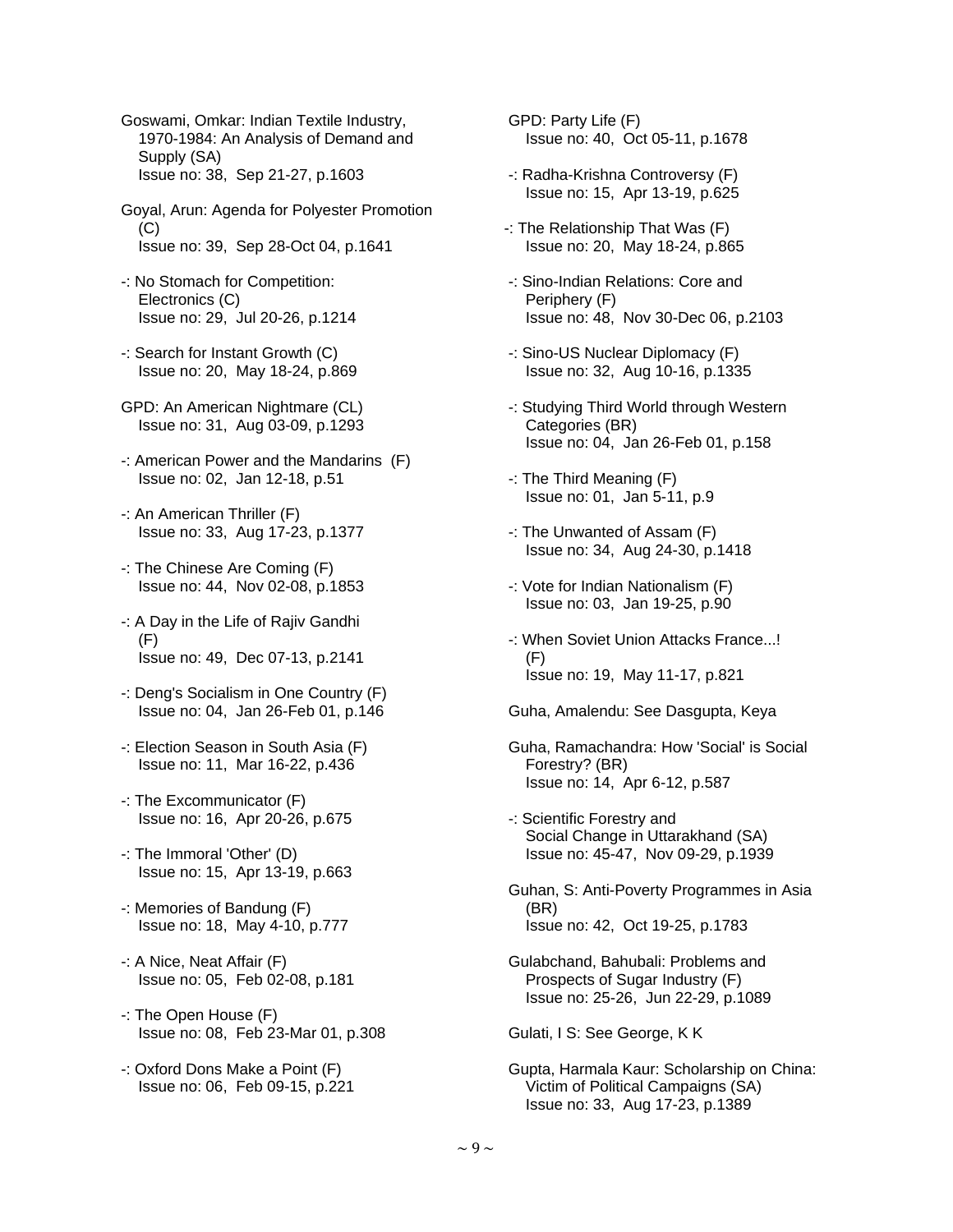Gupta, Malabika Das: Left Retains Tribal, Rural Support (C) Issue no: 07, Feb 16-22, p.263

 Gupta, Malabika Das: Tribal Areas Autonomous District Council Elections  $(C)$ Issue no: 29, Jul 20-26, p.1213

 -: Tribal Unrest in Tripura: An Alternative View (D) Issue no: 01, Jan 5-11, p.38

 Gupta, Poonam and Sanjeev Gupta: Inflation and Incentive to Invest in Capital Assets (SA) Issue no: 21, May 25-31, p.927

 Gupta, Ranajit Das: Peasants, Workers and Freedom Struggle: Jalpaiguri, 1945-47 (F) Issue no: 30, Jul 27-Aug 02, p.PE42

 Gupta, S P and T G Srinivasan: Employment Goals and Development Priorities (SA) Issue no: 31, Aug 03-09, p.1318

Gupta, Sanjeev: See Gupta, Poonam

 Haksar, Nandita: Naga People's Movement for Human Rights: A Report (C) Issue no: 50, Dec 14-20, p.2201

 Hamaguchi, T: Prospects for Self-Reliance and Indigenisation in Automobile Industry: Case of Maruti-Suzuki Project (RA) Issue no: 35, Aug 31-Sep 06, p.M115

 Hanumappa, H G and S Erappa: Economic Issues in Sericulture: Study of Karnataka (SA) Issue no: 31, Aug 03-09, p.1322

 Hashim Ali, S: Tragedy of Kosi (BR) Issue no: 18, May 4-10, p.795

 Hazari, R K: The Rents of Misdelivery: A Case for Modernisation of Industrial Planning (RA) Issue no: 28, Jul 13-19, p.1177

 Herman, Edword S and James Petras: 'Resurgent Democracy' in Latin America: Rhetoric and Reality (SA) Issue no: 27, Jul 06-12, p.1147

 Hirway, Indira: 'Garibi Hatao': Can IRDP Do It?  $(D)$ Issue no: 13, Mar 30-Apr 05, p.561

 -: Women, Technology and Forms of Production (LE) Issue no: 03, Jan 19-25, p.86

 Hussain, T Karki: Some Emerging Trends in China's Domestic Policy (SA) Issue no: 20, May 18-24, p.890

 IC: The Silent Drought (C) Issue no: 03, Jan 19-25, p.96

 Idris, Mohd S M: Withdrawal of Mahmood Mamdani's Citizenship by Uganda Government (LE) Issue no: 30, Jul 27-Aug 02, p.1253

 Isaac, T M Thomas: From Caste **Consciousness**  to Class Consciousness Alleppey Coir Workers during Inter-War Period (RA) Issue no: 04, Jan 26-Feb 01, p.PE05

 ISG: Farce of Fund Surveillance (F) Issue no: 23, Jun 08-14, p.984

 -: Flaws in Locomotive Theory (F) Issue no: 03, Jan 19-25, p.89

 -: Foreign Banks in South Africa (F) Issue no: 38, Sep 21-27, p.1587

 -: Making Common Cause with Peru (F) Issue no: 33, Aug 17-23, p.1376

 -: Making Third World Pay for Overvalued Dollar (F) Issue no: 25-26, Jun 22-29, p.1068

 -: Shadow-Boxing in OPEC (F) Issue no: 30, Jul 27-Aug 02, p.1255

 -: Technology Import: Liberalisation Is Not The Answer (F) Issue no: 01, Jan 5-11, p.10

 -: US Initiative on Third World Debt (F) Issue no: 44, Nov 02-08, p.1852

 -: Whom Will Union Carbide Blame Now? (F) Issue no: 34, Aug 24-30, p.1417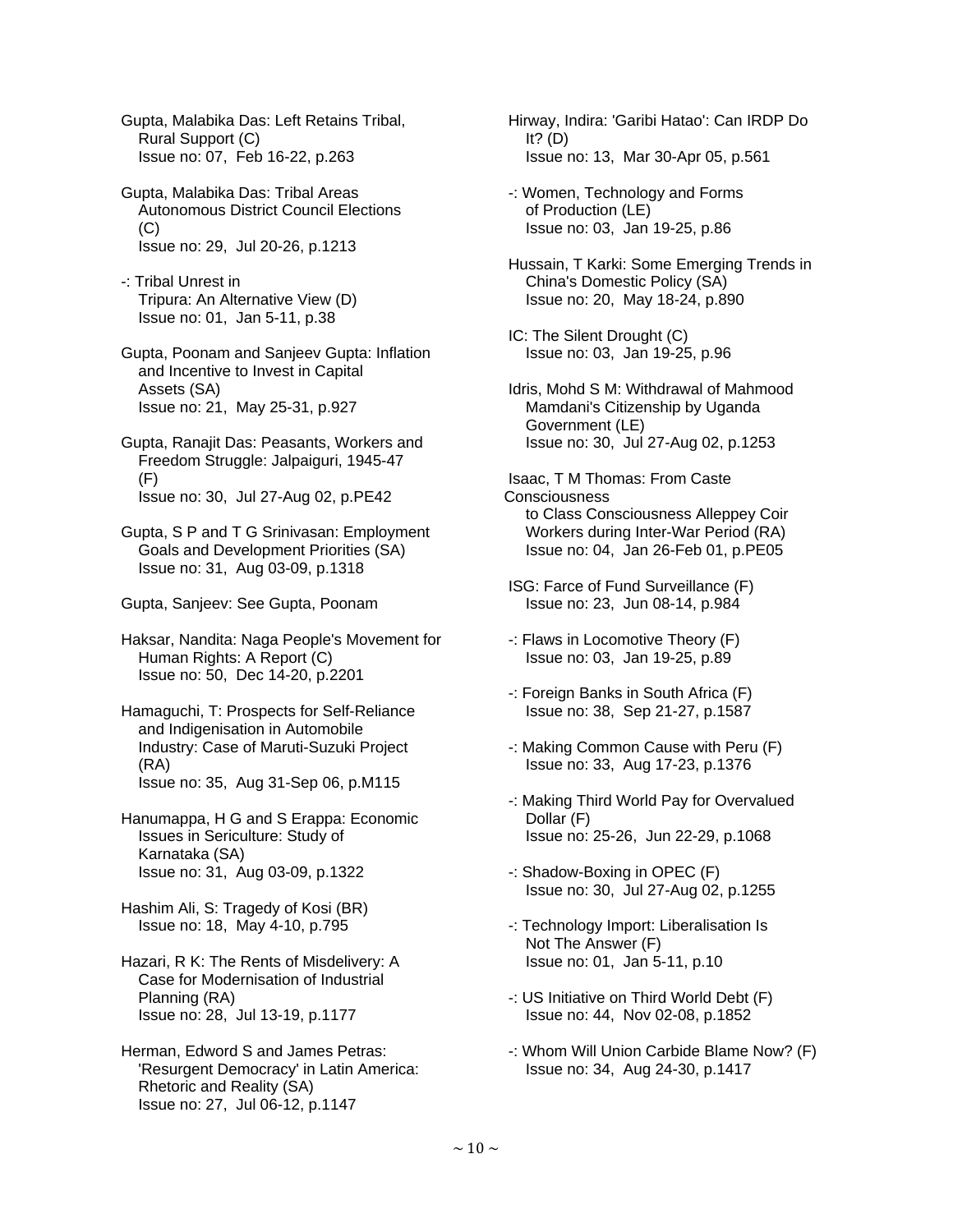Ismail, Qadri: Constraints on a Solution (C) Issue no: 33, Aug 17-23, p.1384

- -: Sri Lanka's Ethnic Conflict and Muslims (C) Issue no: 19, May 11-17, p.830
- Ito, Shoji: Technology Transfer from Japanese to Indian Firms (SA) Issue no: 45-47, Nov 09-29, p.2031
- Iyengar, Sudarshan and Sujata Patel: Violence with a Difference (C) Issue no: 28, Jul 13-19, p.1174
- Iyengar, Vishwapriya L: Fisherpeople of Kerala: A Plea for Rational Growth (C) Issue no: 49, Dec 07-13, p.2149
- -: Rights for Little Workers? (C) Issue no: 36, Sep 07-13, p.1508
- Iyer, Ramaswamy R: The 'Macro-Economic' Study of the 'Public Enterprise Sector' (RA) Issue no: 21, May 25-31, p.M65
- -: Sectoral Corporations: Some Organisational Experiments in Public Sector in India (RA) Issue no: 08, Feb 23-Mar 01, p.M9
- Jacobs, Michael: Autumn of Racial Violence  $(C)$ Issue no: 42, Oct 19-25, p.1779
- -: Ballots and British Trade Union Movement (C) Issue no: 39, Sep 28-Oct 04, p.1645
- -: BBC, Censorship and Northern Ireland (C) Issue no: 41, Oct 12-18, p.1732
- -: Bonn Summit and Star Wars (C) Issue no: 23, Jun 08-14, p.995
- -: Civil Liberties in Britain (C) Issue no: 15, Apr 13-19, p.634
- -: End of the Coal Strike (C) Issue no: 11, Mar 16-22, p.443
- Jacobs, Michael: Immigration Controls and Racism (C) Issue no: 25-26, Jun 22-29, p.1075
- -: Left Realignment within Labour (C) Issue no: 44, Nov 02-08, p.1863
- -: Monetarism and Decline (C) Issue no: 14, Apr 6-12, p.583
- -: Thatcherism and Reform of Welfare State (C) Issue no: 30, Jul 27-Aug 02, p.1262
- Jacobsson, Staffan: See Edquist, Charles
- Jain, L C : 1985 Textile Policy: End of Handloom Industry (C) Issue no: 27, Jul 06-12, p.1121
- -: Lokpal Bill: Dharma Does Not Live Here Any More? (C) Issue no: 38, Sep 21-27, p.1591
- -: Textile Policy: Change in Whose Favour? (LE) Issue no: 02, Jan 12-18, p.46
- Jairath, Jasveen: Private Tubewell Utilisation in Punjab: A Study of Cost and Efficiency (SA) Issue no: 40, Oct 05-11, p.1703
- -: Technical and Institutional Factors in Utilisation of Irrigation: A Case Study of Public Canals in Punjab (RA) Issue no: 13, Mar 30-Apr 05, p.A2
- Jaura, Ramesh: Aftermath of Geneva Talks (C) Issue no: 07, Feb 16-22, p.278
- -: Bonn Economic Summit: A Post-Mortem (C) Issue no: 21, May 25-31, p.912
- -: Bonn-Paris Ties Strained  $(C)$ Issue no: 27, Jul 06-12, p.1125
- -: Foreign Policy Revival (C) Issue no: 39, Sep 28-Oct 04, p.1646
- -: New Dimension in Franco-German Ties (C) Issue no: 31, Aug 03-09, p.1303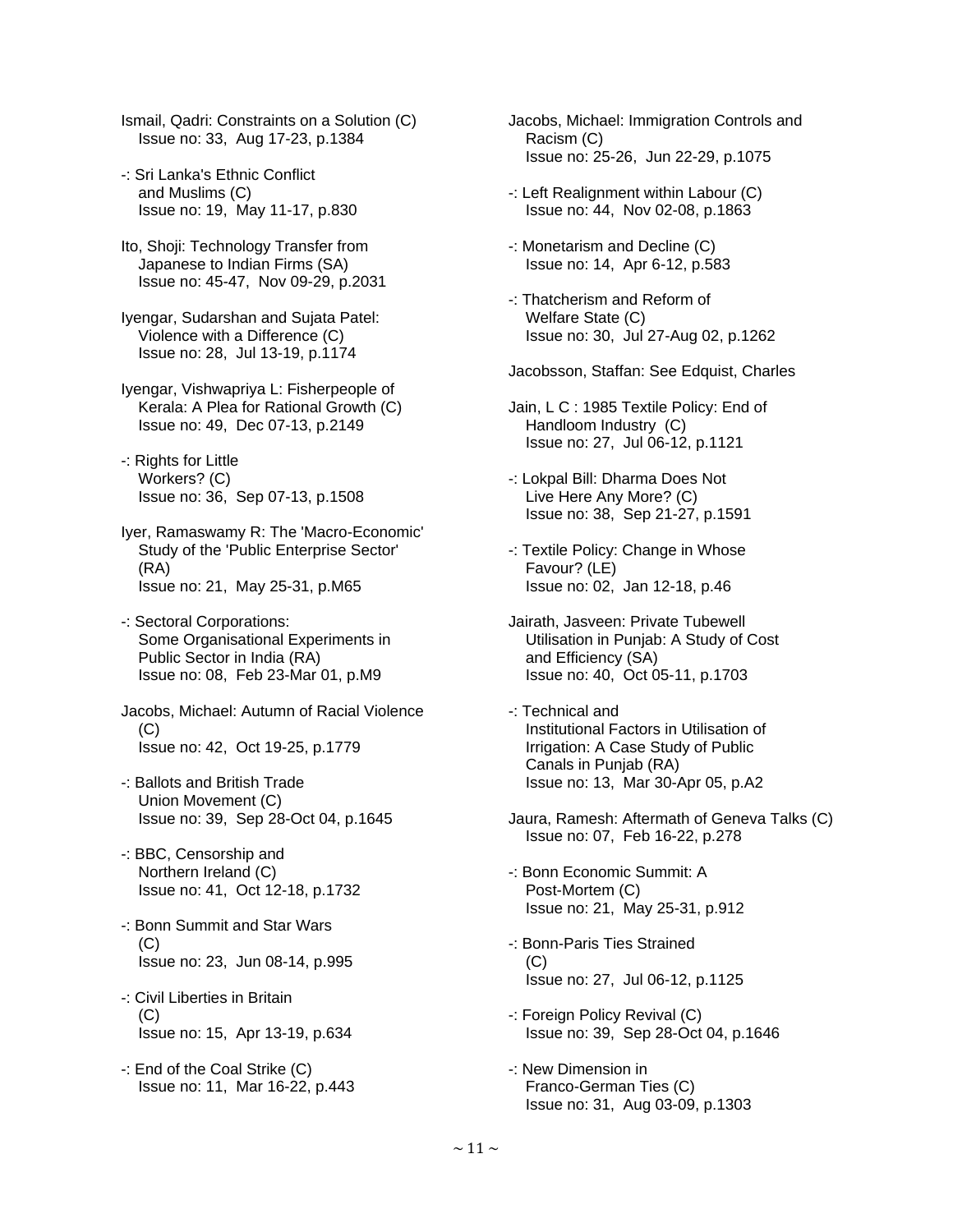Jethanandani, Kishore: See Edquist, Charles

- -: Island of Discord (C) Issue no: 09, Mar 02-08, p.352
- Jeyaranjan, J: The Twice Alienated (BR) Issue no: 51-52, Dec 21-28, p.2255
- Jhabvala, Firdaus: Aftershocks of Earthquakes (C) Issue no: 43, Oct 26-Nov 01, p.1819
- -: Fidel Castro on Third World's Foreign Debt (C) Issue no: 24, Jun 15-21, p.1031
- -: Foreign Debt Repayment: Belling the Cat (C) Issue no: 36, Sep 07-13, p.1509
- Jhaveri, N J: Budget and Private Corporate Growth (SA) Issue no: 16, Apr 20-26, p.722
- Jhunjhunwala, Bharat: A Muddled Conclave (D)
	- Issue no: 48, Nov 30-Dec 06, p.2133
- Joseph, George and Burjor Jal Avari: Knowledge in Search of Mammon: Higher Education in Britain (C) Issue no: 34, Aug 24-30, p.1425
- Joseph, Sarah: Search for an Indian Solution (BR) Issue no: 08, Feb 23-Mar 01, p.315
- -: Search for an Indian Solution (BR) Issue no: 08, Feb 23-Mar 01, p.315
- Joshi, Barbara R: Washington, Delhi, and the Sikhs: Adventures in Wonderland (C) Issue no: 22, Jun 01-07, p.954
- Joshi, Rama: See Liddle, Joanna
- JVD: Change of Patil: Maharashtra (C) Issue no: 23, Jun 08-14, p.991
- Kahn, Rene: Special Characteristics of Indian Market for Technology (SA) Issue no: 45-47, Nov 09-29, p.2047
- Kalathil, Mathew: Repression of Scheduled Castes and Tribes in Broach (C) Issue no: 07, Feb 16-22, p.265
- Kannabiran, K G: Erosion of Constitutional Safeguards (C) Issue no: 18, May 4-10, p.786
- Kapil, Iris: Case for Injectible Contraceptive (D) Issue no: 19, May 11-17, p.854
- Karat, Prakash: Justification for Imperialist-Financed Activities (D) Issue no: 18, May 4-10, p.812
- Karkal, Malini: How the Other Half Dies in Bombay (C) Issue no: 34, Aug 24-30, p.1424
- -: Maternal and Infant Mortality (D) Issue no: 43, Oct 26-Nov 01, p.1835
- Karlekar, Ranajay: The Tripura Riots, 1980: Problems of Marxist Strategy (P) Issue no: 34, Aug 24-30, p.1427
- Kathuria, Sanjay: The New Trade Strategy (D) Issue no: 51-52, Dec 21-28, p.2270
- Kaveri, V S: Financing of Working Capital in Indian Industry (RA) Issue no: 35, Aug 31-Sep 06, p.M123
- KB: Indira Gandhi: An Attempt at a Political Appraisal (P) Issue no: 12, Mar 23-29, p.496
- -: Indravelli 1985 (C) Issue no: 21, May 25-31, p.906
- -: The Karamchedu Killings: The Essence of the NTR Phenomenon (C) Issue no: 31, Aug 03-09, p.1298
- -: Over to the Police: New Spate of 'Encounter' Killings (C) Issue no: 28, Jul 13-19, p.1167
- Kelkar, Govind: Impact of Household Contract System on Women in Rural China (RA) Issue no: 17, Apr 27-May 03, p.WS39
- Kerr, Ian J: Working Class Protest in 19th Century India: Example of Railway Workers (RA) Issue no: 04, Jan 26-Feb 01, p.PE34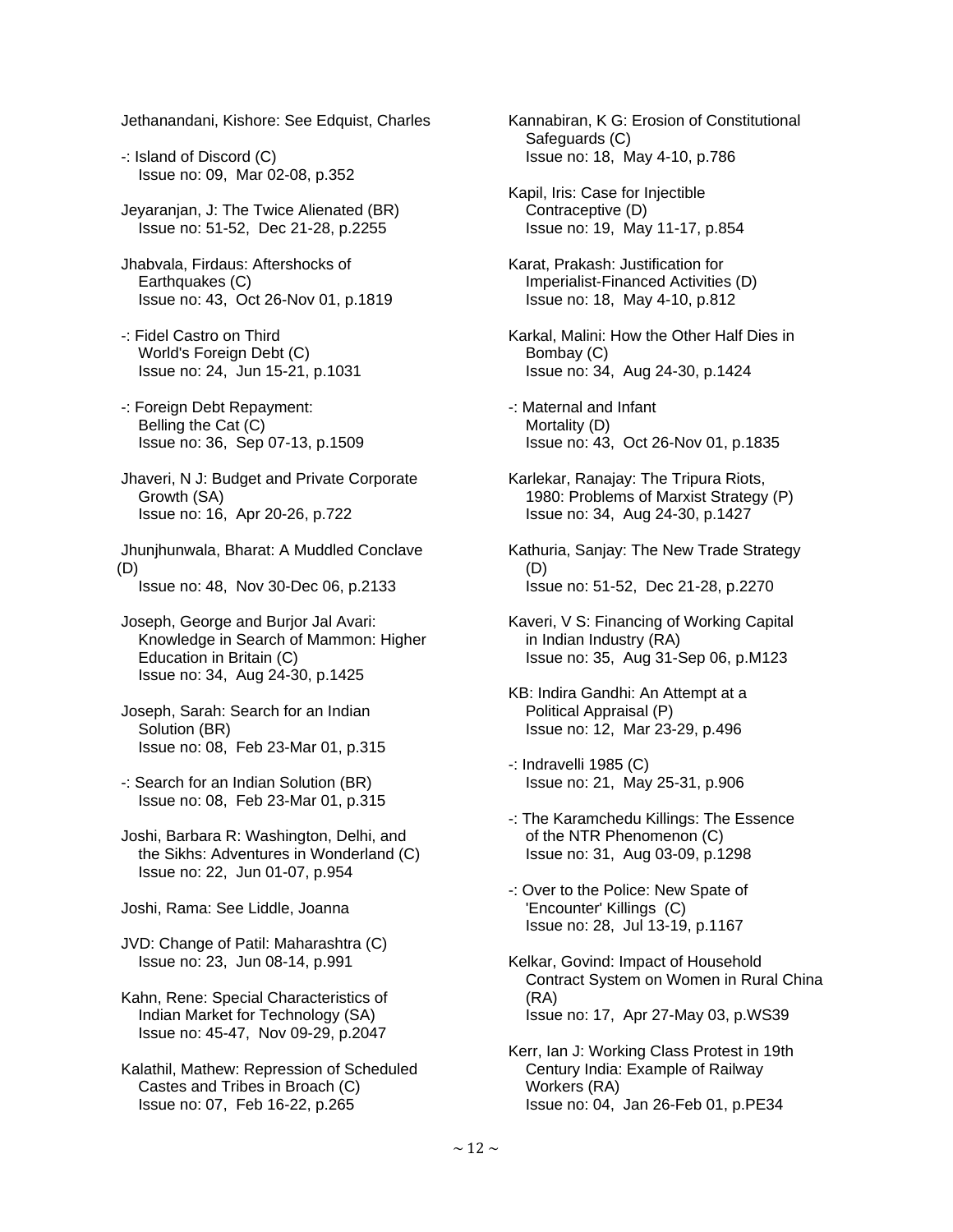Khan, H K: Investment Opportunities in Gujarat (SA) Issue no: 20, May 18-24, p.AS9

 Khan, Irfan: Bhopal Continued (LE) Issue no: 39, Sep 28-Oct 04, p.1631

 Kirpal, Viney et al: Scheduled Caste and Tribe Students in Higher Education: A Study of an IIT (SA) Issue no: 29, Jul 20-26, p.1238

 Kishwar, Madhu: Gandhi on Women (C) Issue no: 40, Oct 05-11, p.1691

 -: Gandhi on Women (SA) Issue no: 41, Oct 12-18, p.1753

 Kooiman, Dick: Bombay Labour Once Again (BR) Issue no: 03, Jan 19-25, p.104

 Kosambi, Meera: Commerce, Conquest and the Colonial City: Role of Locational Factors in Rise of Bombay (SA)

Issue no: 01, Jan 5-11, p.32

 Krishna Kumar: Farewell to Modernisation? (BR) Issue no: 29, Jul 20-26, p.1223

 -: Quality over Access: Responding to the Demand of the Elite  $(C)$ Issue no: 22, Jun 01-07, p.948

 -: Reproduction or Change? Education and Elites in India (SA) Issue no: 30, Jul 27-Aug 02, p.1280

 Krishnaji, N et al: Arrest of K Balagopal (LE) Issue no: 50, Dec 14-20, p.2184

Krishnamurthy, K: See Sundaram, K

 Kulkarni, Sharad: Adivasis, Law and Social Justice (C) Issue no: 28, Jul 13-19, p.1171

 Kumaraswamy, Jacintha S: Struggle of Rural Women for Right to Education (LE) Issue no: 35, Aug 31-Sep 06, p.1459

 Kunhaman, M: The Tribal Economy of Kerala: An Intra-Regional Analysis (SA) Issue no: 11, Mar 16-22, p.466

 Kurien, John: Credit and Indebtedness among Fishermen (BR) Issue no: 40, Oct 05-11, p.1689

 -: Technical Assistance Projects and Socio-Economic Change: Norwegian Intervention in Kerala's Fisheries Development (RA) Issue no: 25-26, Jun 22-29, p.A70

 KVR: Out-Rowlatting Rowlatt (ED) Issue no: 22, Jun 01-07, p.942

 -: PUCL-PUDR Report: Some Questions (LE) Issue no: 06, Feb 09-15, p.218

 Laiq, Jawid: Prelude to Partition in Sri Lanka? Segregated Education and Politics, 1945-67 (SA) Issue no: 17, Apr 27-May 03, p.765

 Lakdawala, D T: 1985-86 Budget and Seventh Plan (SA) Issue no: 16, Apr 20-26, p.711

 Lamba, C M: Petrochemical Industry in Gujarat (SA) Issue no: 20, May 18-24, p.AS23

 Lardinois, Roland: Famine, Epidemics and Mortality in South India: A Reappraisal of the Demographic Crisis of 1876-1878 (SA) Issue no: 11, Mar 16-22, p.454

 Larue De Tournemine, Regis: Analysis of Views of Technology Exporters (SA) Issue no: 45-47, Nov 09-29, p.2043

 Levi, Luisa Accati: Wife-Husband Relations: Differences between Peasant Households and Modern Professional-Class Families in North-Eastern Italy (RA) Issue no: 17, Apr 27-May 03, p.WS15

 Liddle, Joanna and Rama Joshi: Gender and Imperialism in British India (RA) Issue no: 43, Oct 26-Nov 01, p.WS72

 Lifschultz, Lawrence: The Choice Ahead  $(C)$ Issue no: 31, Aug 03-09, p.1300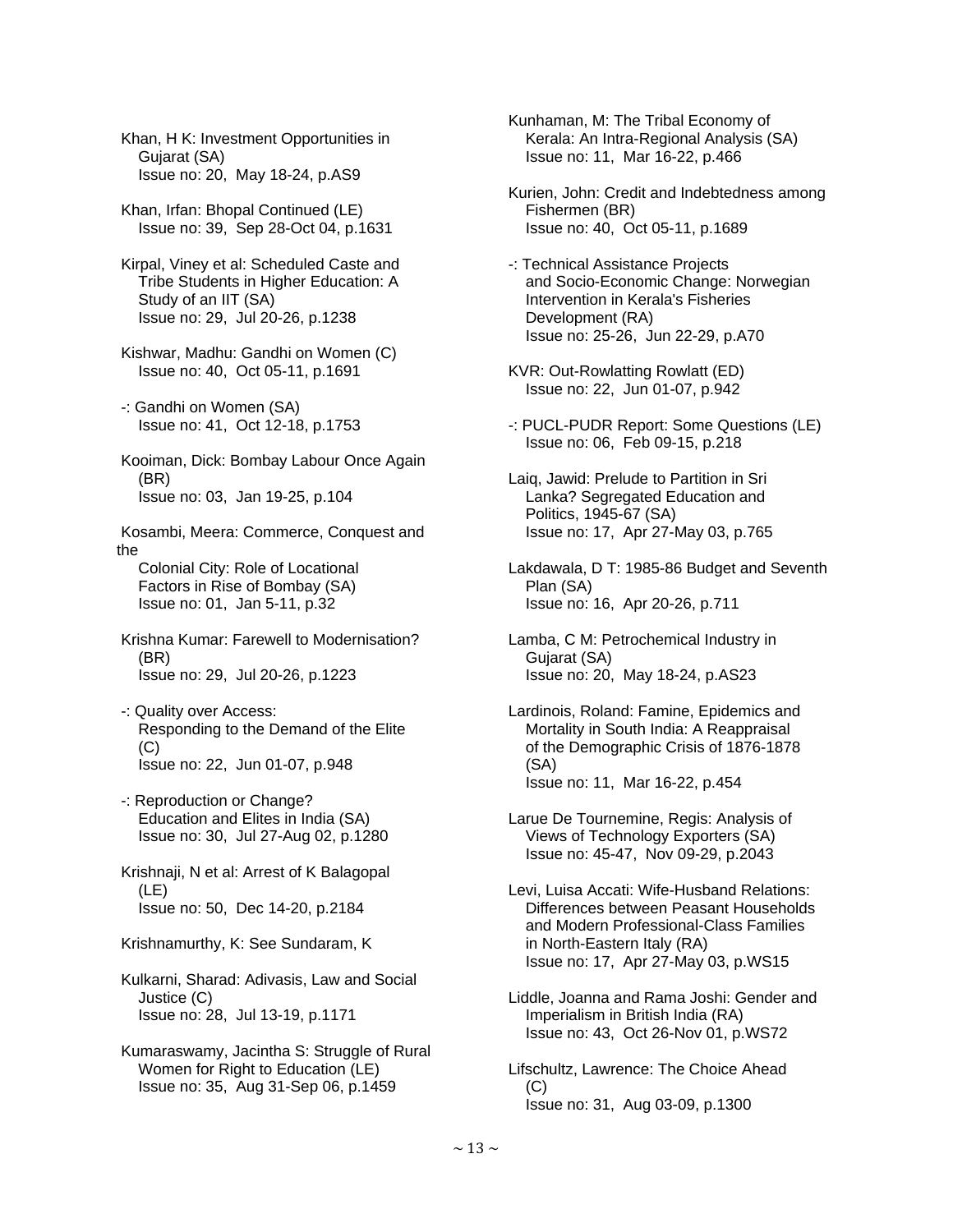Mahendra Dev, S: Direction of Change in Performance of All Crops in Indian Agriculture in Late 1970s: A Look at the Level of Districts and Agro-Climatic Regions (RA) Issue no: 51-52, Dec 21-28, p.A130

 Majumdar, K C and Debdas Bandyopadhyay: Estimation of Total Five-Year Plan Investment: An Alternative to the Sixth Plan Model (SA) Issue no: 36, Sep 07-13, p.1529

 Malik, Harji: Sant Longowal: Some Recollections (C) Issue no: 35, Aug 31-Sep 06, p.1470

 Manachanda, Rita: Climate of Mistrust (C) Issue no: 30, Jul 27-Aug 02, p.1258

 -: On the Road to Nairobi (C) Issue no: 27, Jul 06-12, p.1123

 Mani, Gnana Surabhi and R Shenbagavalli: Textile Workers' Strike in Tamil Nadu (C) Issue no: 35, Aug 31-Sep 06, p.1469

 Mani, Sunil: Concentration and Marketpower in Indian Automotive Tyre Industry (RA) Issue no: 21, May 25-31, p.M53

 Mankodi, Kashyap and Klass W Van Der Veen: Treatment Failure in National TB Programme (SA) Issue no: 21, May 25-31, p.917

 Mapolu, Henry: Second Coup d'Etat (F) Issue no: 35, Aug 31-Sep 06, p.1473

 Maxwell, Ian: The Ponting Case: A Civil Servant's Duty (C) Issue no: 10, Mar 09-15, p.396

 Mbilinyi, Marjorie: 'City' and 'Countryside' in Colonial Tanganyika (RA) Issue no: 43, Oct 26-Nov 01, p.WS88

 Medhora, Rohinton: A Royal 'Leap of Faith' (C) Issue no: 42, Oct 19-25, p.1778

 Mehta, Jaya: Theory of Pricing in Socialist Countries (D) Issue no: 38, Sep 21-27, p.1625

 Mehta, Jaya: Theory of Pricing in Socialist Countries: Case of Industrial Producer Goods (RA) Issue no: 08, Feb 23-Mar 01, p.M33

 Mehta, Meera: Urban Informal Sector: Concepts, Indian Evidence and Policy Implications (SA) Issue no: 08, Feb 23- Mar 01, p.326

Mehta, Rupa: See Sheth, Nimesh

 Menon, Lakshmi: Community Action on Hazardous Technologies (LE) Issue no: 41, Oct 12-18, p.1719

 Misra, Tilottoma: Social Criticism in Nineteenth Century Assamese Writing: The Orunodoi (SA) Issue no: 37, Sep 14-20, p.1558

 Misra, Udayon: From Mass Movement to Electoral Politics (C) Issue no: 50, Dec 14-20, p.2190

 Mitra, Ashok: Political Economy in Command (BR) Issue no: 07, Feb 16-22, p.284

- Mitrulu, Sahiti: Persecution of Srajana (LE) Issue no: 17, Apr 27-May 03, p.741
- Mody, Ashoka: Policy for Electronics Industry: The Options (C) Issue no: 12, Mar 23-29, p.486

 Mody, R H: The Tata Iron and Steel Company Limited (F) Issue no: 29, Jul 20-26, p.1236

 Moorthy, K Krishna: Stars and Shadows in Madras (F) Issue no: 03, Jan 19-25, p.91

 MS: The 1985-86 Budget: A Lazy Gamble? (C) Issue no: 15, Apr 13-19, p.631

 Mukherjee, Neela: Indices of India's Invisible Trade, 1951-80 (SA) Issue no: 05, Feb 02-08, p.197

 Mukherjee, Saroj: CPI(M) Never Blames Its Cadres (LE) Issue no: 20, May 18-24, p.862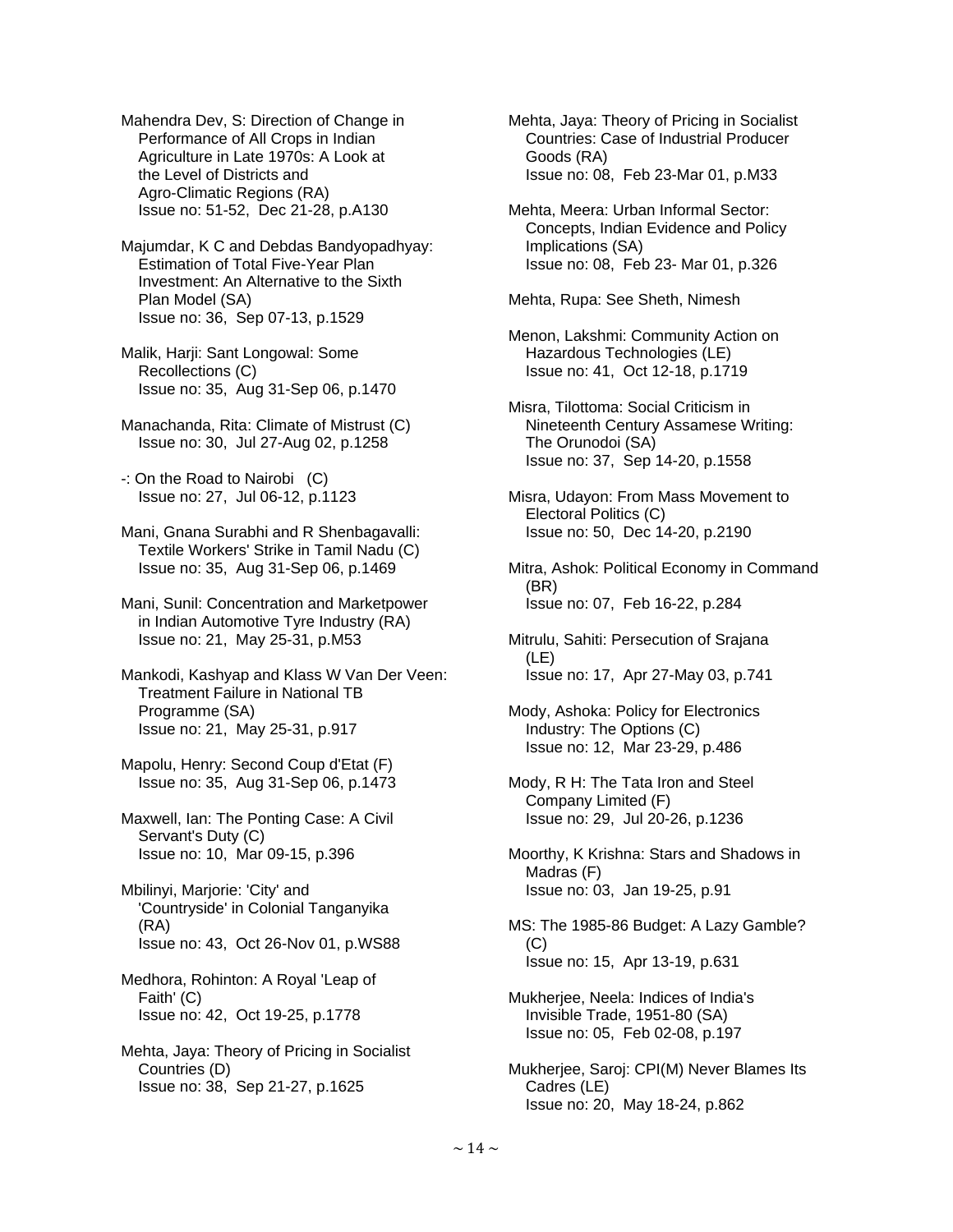Mukhopadhyay, Swapna: Rural Non-Farm Sector in Asia: A Characterisation (SA) Issue no: 22, Jun 01-07, p.966

- Munjee, Nasser: Development Banking (BR) Issue no: 19, May 11-17, p.837
- Muthuramalingam, P L et al: Arrest of K Balagopal (LE) Issue no: 49, Dec 07-13, p.2139
- Nadvi, Khalid: Exploitation and Labour Theory of Value: A Critique of Roemer's General Theory of Exploitation and Class (SA) Issue no: 35, Aug 31-Sep 06, p.1479
- Nag, Moni: Population in Asian Countries: Trends, Issues and Strategies (SA) Issue no: 02, Jan 12-18, p.75
- Nagaraj, R: Industrial Sub-System of Bangalore (D) Issue no: 05, Feb 02-08, p.211
- -: Some Aspects of Small Scale Industries in India: Findings Based on Two All-India Sample Surveys (SA) Issue no: 41, Oct 12-18, p.1741
- -: Some Aspects of Small Scale Industries in India: Findings Based on Two All-India Sample Surveys (SA) Issue no: 42, Oct 19-25, p.1790
- -: Trends in Factory Size in Indian Industry, 1950 to 1980: Some Tentative Inferences (RA) Issue no: 08, Feb 23-Mar 01, p.M26
- Nagesh Kumar: Cost of Technology Imports: The Indian Experience (RA) Issue no: 35, Aug 31-Sep 06, p.M103
- Naidu, G V C: Repression and Resistance (C) Issue no: 03, Jan 19-25, p.101
- Nair, Arvind: Drug Policy (LE) Issue no: 22, Jun 01-07, p.942
- Nair, K N: White Revolution in India: Facts and Issues (RA) Issue no: 25-26, Jun 22-29, p.A89

 Nambiar, K V: Taxation and Development (BR) Issue no: 37, Sep 14-20, p.1554

- Nanjundan, S: The New UNIDO: Expectations versus Realities (F) Issue no: 35, Aug 31-Sep 06, p.1475
- Narayanswamy, Ramnath: Hungary: Invoking Bukharin's Ghost? (P) Issue no: 49, Dec 07-13, p.2157
- -: Prelude to Reform?  $(C)$ Issue no: 13, Mar 30-Apr 05, p.541
- -: Theory of Pricing in Socialist Countries (D) Issue no: 36, Sep 07-13, p.1532
- -: Theory of Pricing in Socialist Countries (D) Issue no: 42, Oct 19-25, p.1802
- Nataraja, N: Export Earnings from Silk (LE) Issue no: 48, Nov 30-Dec 06, p.2100
- Nath, V: Political Economy of Rural Africa (RA) Issue no: 05, Feb 02-08, p.191
- Natraj, Lalitha: Assembly Election Portents (C) Issue no: 05, Feb 02-08, p.184
- Nautiyal, Navin and Bharat Dogra: Police Terror against Landless Peasants: A Report from Dehradun (C) Issue no: 33, Aug 17-23, p.1383
- Nilakant, V: Organisational Functioning in Public Sector (BR) Issue no: 21, May 25-31, p.M50
- Noorani, A G: Amnesty International and India (CL) Issue no: 40, Oct 05-11, p.1677
- -: Ban on Information (CL) Issue no: 34, Aug 24-30, p.1416
- -: Book-Banning: A Form of Book-Burning (CL) Issue no: 14, Apr 6-12, p.572
- -: Deaths in Police Custody (CL) Issue no: 28, Jul 13-19, p.1161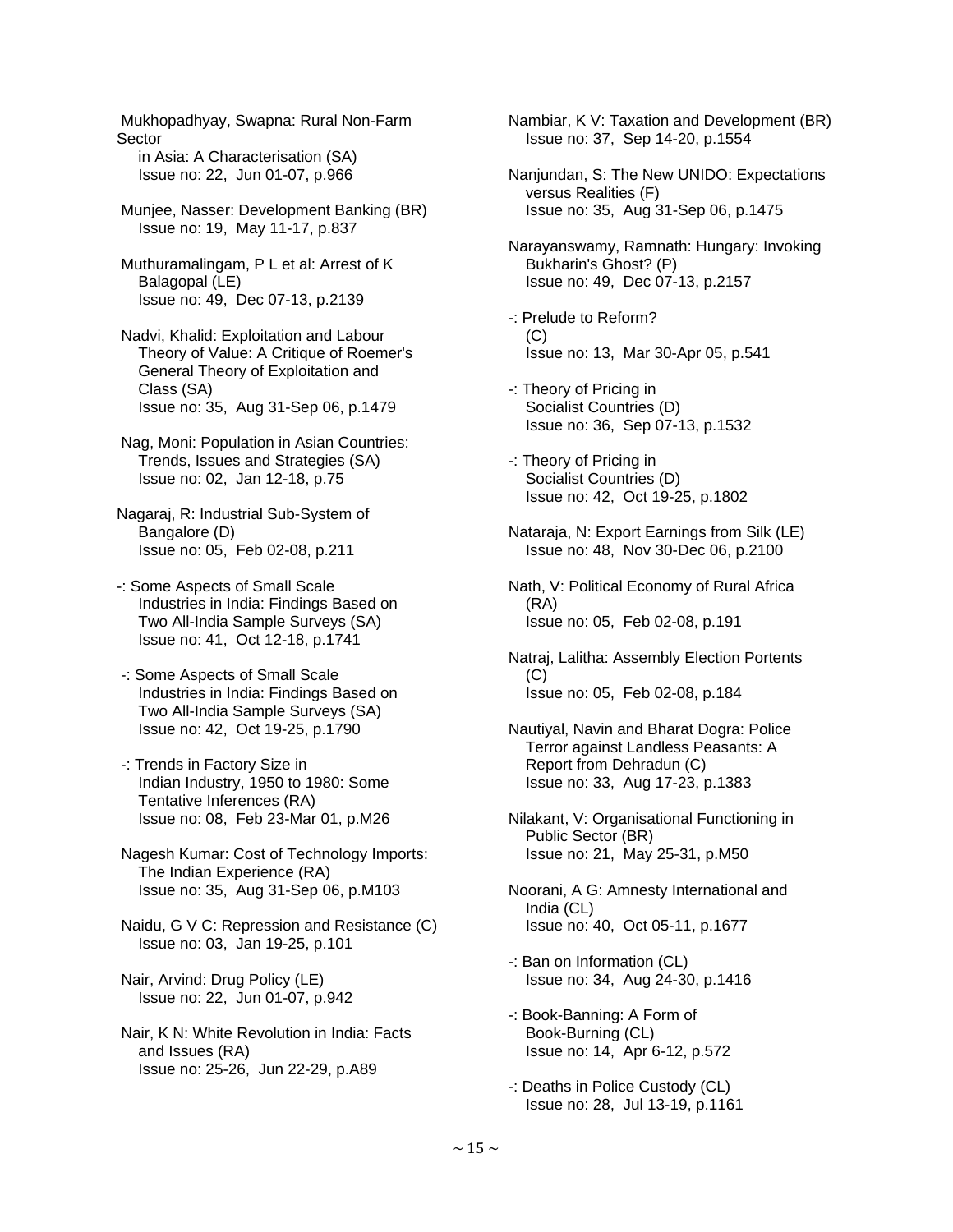- Noorani, A G: Freedom and Visual Arts (CL) Issue no: 02, Jan 12-18, p.52
- -: How Lawful Imprisonment Can Become Unlawful (CL) Issue no: 37, Sep 14-20, p.1542
- -: Ill-Treatment of Punjab Detenus (CL) Issue no: 16, Apr 20-26, p.676
- -: India, the UN and Torture (CL) Issue no: 10, Mar 09-15, p.388
- -: Legislation on Phone-Tapping (CL) Issue no: 19, May 11-17, p.822
- -: Making the State Pay for Violations of Fundamental Rights (F) Issue no: 48, Nov 30-Dec 06, p.2104
- -: Members' Rights in Political Parties (CL) Issue no: 04, Jan 26-Feb 01, p.147
- -: No Remedies against Police Torture? (CL) Issue no: 20, May 18-24, p.866
- -: Playing with Passports (CL) Issue no: 50, Dec 14-20, p.2187
- -: Right to Invite Foreign Scholars (CL) Issue no: 25-26, Jun 22-29, p.1069
- -: The Right to Sue (CL) Issue no: 06, Feb 09-15, p.222
- -: Sauce for MGR Is Not Sauce for Nazir Sab (CL) Issue no: 31, Aug 03-09, p.1291
- -: The State as Law-Breaker  $(CL)$ Issue no: 09, Mar 02-08, p.340
- -: Student's Magazines (CL) Issue no: 42, Oct 19-25, p.1768
- -: The Sway of Censorship (CL) Issue no: 35, Aug 31-Sep 06, p.1463

 Noorani, A G: The Terrorist Act (CL) Issue no: 22, Jun 01-07, p.945

- Omvedt, Gail: Marx, 'Marxism' and Revolutionary Theory (BR) Issue no: 04, Jan 26-Feb 01, p.PE2
- -: Matriarchy in Ancient India? (BR) Issue no: 16, Apr 20-26, p.691
- Ortiz, Bobbye Suckle: Changing Consciousness of Central American Women (RA) Issue no: 17, Apr 27-May 03, p.WS2
- Pachauri, R K: Planning Model for Capital-Intensive Industries (BR) Issue no: 16, Apr 20-26, p.692
- Padma Prakash: Continuing Nightmare (C) Issue no: 14, Apr 6-12, p.579
- -: Failure of Scientific Community (C) Issue no: 21, May 25-31, p.909
- -: Neglect of Women's Health Issues (C) Issue no: 50, Dec 14-20, p.2196
- Panda, Hrushikesh: Impact of Irrigation on Farmers' Acreage Response to Price: Case of Andhra Pradesh (RA) Issue no: 13, Mar 30-Apr 05, p.A11
- Pandian, M S S: Bus Fare Hike and World Bank (C) Issue no: 14, Apr 6-12, p.582
- -: Fragile Ceasefire: Sri Lanka (Ed) Issue no: 25-26, Jun 22-29, p.1063
- -: Putting Pressure on Tamils: Sri Lanka (Ed) Issue no: 34, Aug 24-30, p.1411
- Pandian, M S S: State, Christianity and Scheduled Castes (C) Issue no: 42, Oct 19-25, p.1776
- -: Thondaman's True Colours (Ed) Issue no: 05, Feb 02-08, p.175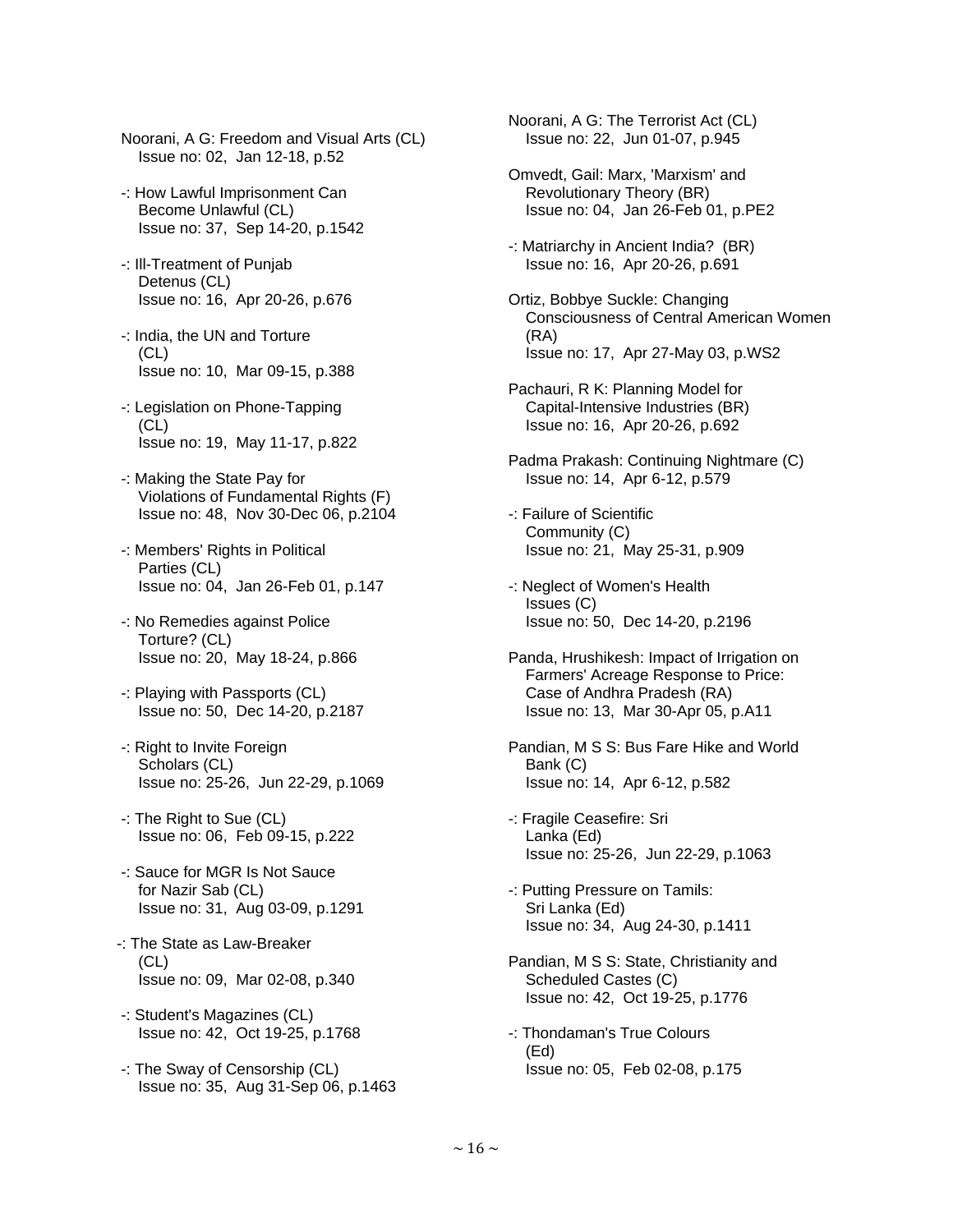Pandit, V and K Sundaram: Black Money and Effectiveness of Monetary Policy (D) Issue no: 34, Aug 24-30, p.1451

 Paranjape, A M: Steel Prices (LE) Issue no: 17, Apr 27-May 03, p.742

 Paranjape, H K: New Lamps for Old!: A Critique of the 'New Economic Policy' (SA) Issue no: 36, Sep 07-13, p.1513

 Parekh, H T: Ford, Chrysler and I (BR) Issue no: 24, Jun 15-21, p.1041

 -: Management of Indian Government's Finances (BR) Issue no: 41, Oct 12-18, p.1737

 Parthasarathy, G: Reorientation of Rural Development Programmes: A Note on Some Basic Issues (SA) Issue no: 48, Nov 30-Dec 06, p.2125

 Patel, Anil B: Bhopal and the Sodium Thiosulphate Controversy (LE) Issue no: 31, Aug 03-09, p.1290

 Patel, Girish et al: Bhopal Tragedy (LE) Issue no: 01, Jan 5-11, p.6

Patel, Neerav: See Sheth, Nimesh

 Patel, Sujata : Ahmedabad Violence (LE) Issue no: 28, Jul 13-19, p.1158

 -: Collapse of Government: Gujarat (C) Issue no: 17, Apr 27-May 03, p.749

 -: Debacle of Populist Politics (C) Issue no: 16, Apr 20-26, p.681

 -: Nationalisation, TLA and Textile Workers (C) Issue no: 49, Dec 07-13, p.2154

Patel, Sujata: See Iyengar, Sudarshan

 Patel, Surendra J: Educational 'Miracle' in Third World, 1950 to 1981 (SA) Issue no: 31, Aug 03-09, p.1312

 -: India's Regression in the World Economy (SA) Issue no: 39, Sep 28-Oct 04, p.1651  Patel, V J: Rational Approach towards Fuelwood Crisis in Rural India (SA) Issue no: 32, Aug 10-16, p.1366

Patel, Vibhuti: See Shukla, Sonal

 Pathak, Shekhar: Intoxication as a Social Evil: Anti-Alcohol Movement in Uttarakhand (SA) Issue no: 32, Aug 10-16, p.1360

 -: Some Implications of Economic Strategy Underlying 1985-86 Budget (SA) Issue no: 16, Apr 20-26, p.699

 Pattnayak, Kishen: Non-Party Groups and Their Dependence on Foreign Money (D) Issue no: 39, Sep 28-Oct 04, p.1665

 Paul, Samuel: Privatisation and the Public Sector: Relevance and Limits (RA) Issue no: 08, Feb 23-Mar 01, p.M4

 Paulsson, Gunnar: Exporting Industrial Technology to India: Strategies and Experiences of Swedish Firms (SA) Issue no: 45-47, Nov 09-29, p.2023

 Peggy Mohan: A Language Divided (BR) Issue no: 44, Nov 02-08, p.1867

Pendharkar, Ranjana: See Thomas, Philip

 Pendse, D R: Oil Sector: A Timely Blessing (P) Issue no: 07, Feb 16-22, p.280

 Petras, James: Class and Political-Economic Development in the Mediterranean: An Overview (SA) Issue no: 07, Feb 16-22, p.296

Petras, James: See Herman, Edword S

Pradhan, Gopinath: See Rao, M Govinda

 Prasad, Pradhan H: Poverty and Agricultural Development (SA) Issue no: 50, Dec 14-20, p.2221

 Puri, Balraj: Consolidation of Kashmiri Identity and Fragmentation of Jammu Identity (C) Issue no: 03, Jan 19-25, p.99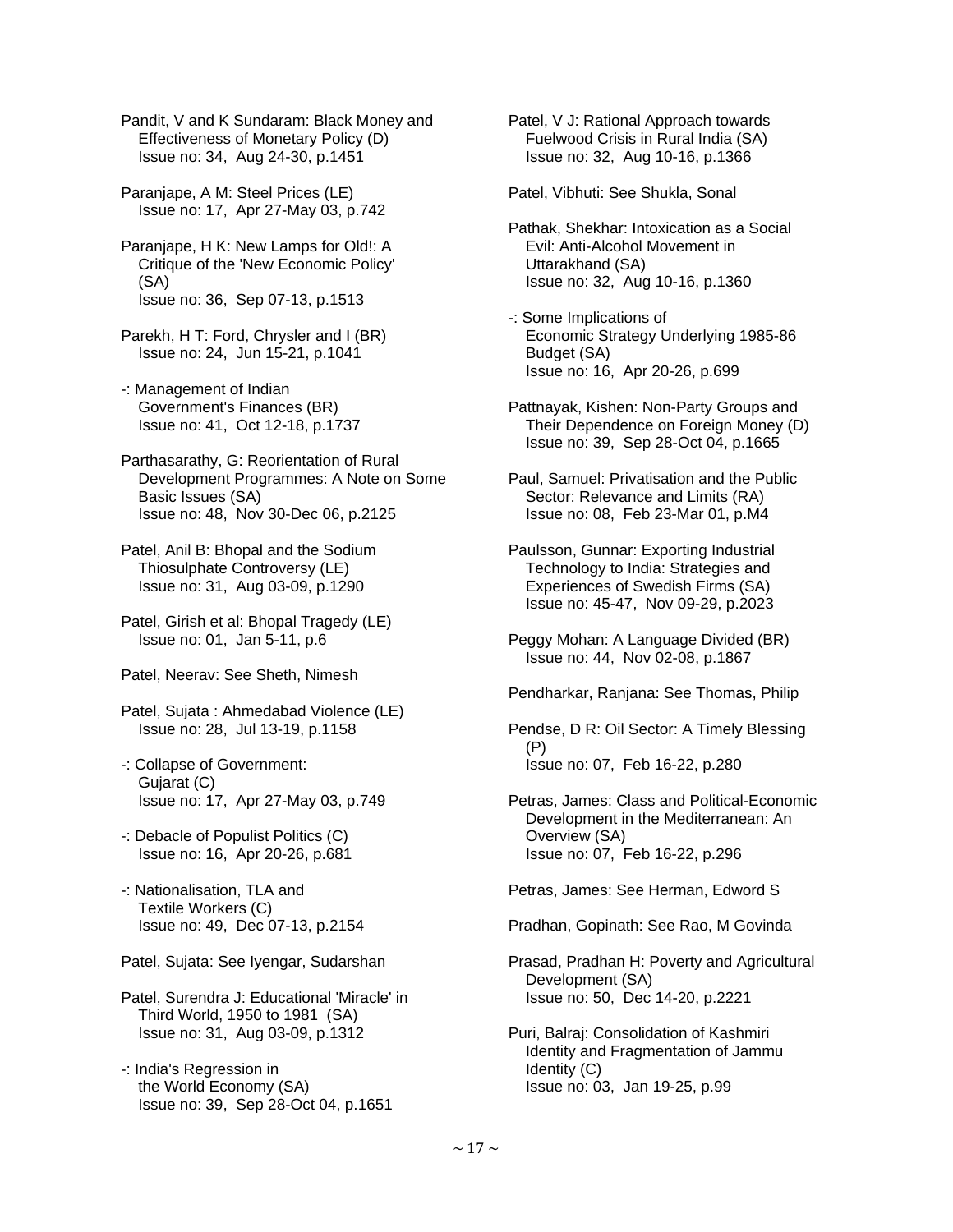Puri, Balraj: Era of Indira Gandhi (P) Issue no: 04, Jan 26-Feb 01, p.148

- -: Multiple Identity of Indian Voters (C) Issue no: 13, Mar 30-Apr 05, p.535
- -: Muslim Personal Law: Questions of Reform and Uniformity Be Delinked (C) Issue no: 23, Jun 08-14, p.987
- Puri, Harish K: Elections and After (C) Issue no: 40, Oct 05-11, p.1681

 Quizon, Jaime: Withdrawal of Fertiliser Subsidies: An Economic Appraisal (RA) Issue no: 39, Sep 28-Oct 04, p.A117

 Radhakrishna, Meena: Ruthless Response to Teachers' Agitation (C) Issue no: 51-52, Dec 21-28, p.2245

 Rai, Anil: Search for Alternatives in International Finance and Trade (C) Issue no: 07, Feb 16-22, p.273

 Rakshit, Mihir: The Budget and Plan Priorities (SA) Issue no: 16, Apr 20-26, p.707

- Rakshit, Susmita: New Import and Export Policy: Some Economic Implications (SA) Issue no: 37, Sep 14-20, p.1567
- Ram, Susan: British Politics in Wake of Miners' Strike: Margaret Thatcher's Troubled Legacy (C) Issue no: 37, Sep 14-20, p.1552

 Ramaseshan, Radhika: Callousness Abounding (C) Issue no: 02, Jan 12-18, p.56

 Ramasubban, Radhika and Nigel Crook: Mortality Toll of Cities: Emerging Patterns of Disease in Bombay (SA) Issue no: 23, Jun 08-14, p.999

 Ramaswamy, E A: Managerial Trade Unions (RA) Issue no: 21, May 25-31, p.M75

 -: Trade Unions, Rule Making and Industrial Relations (SA) Issue no: 12, Mar 23-29, p.517  Ramaswamy, Uma: Education and Inequality (SA) Issue no: 36, Sep 07-13, p.1523

Ramaswamy, V: See Bandyopadhyay, Sandip

Ranadive, Jyoti: See Thorner, Alice

 Rangasami, Amrita: 'Failure of Exchange Entitlements' Theory of Famine: A Response (SA) Issue no: 42, Oct 19-25, p.1797

 -: Failure of Exchange Entitlements' Theory of Famine: A Response (SA) Issue no: 41, Oct 12-18, p.1747

 Rao, Chalapati K S: Inter-Connections under MRTP Act in the Context of Asset Limit Hike (SA) Issue no: 27, Jul 06-12, p.1132

 Rao, G N: Transition from Subsistence to Commercialised Agriculture: A Study of Krishna District of Andhra, C 1850-1900 (RA) Issue no: 25-26, Jun 22-29, p.A60

 Rao, Hemlata: Are States Getting Their Due Share of Income Tax Proceeds? (SA) Issue no: 48, Nov 30-Dec 06, p.2129

 Rao, M Govinda and Gopinath Pradhan: Excise Duty Evasion on Cotton Textile Fabrics (SA) Issue no: 44, Nov 02-08, p.1877

 Rao, S L: Indian Manager as Change Agent (RA) Issue no: 08, Feb 23-Mar 01, p.M2

 Rao, V M: Agrarian Reforms: A Nostalgic View (BR) Issue no: 25-26, Jun 22-29, p.1077

 Rath, Nilakantha: Garibi Hatao': Can IRDP Do It? (SA) Issue no: 06, Feb 09-15, p.238

 Raychaudhuri, Tapan: Historical Roots of Mass Poverty in South Asia A Hypothesis (SA) Issue no: 18, May 4-10, p.801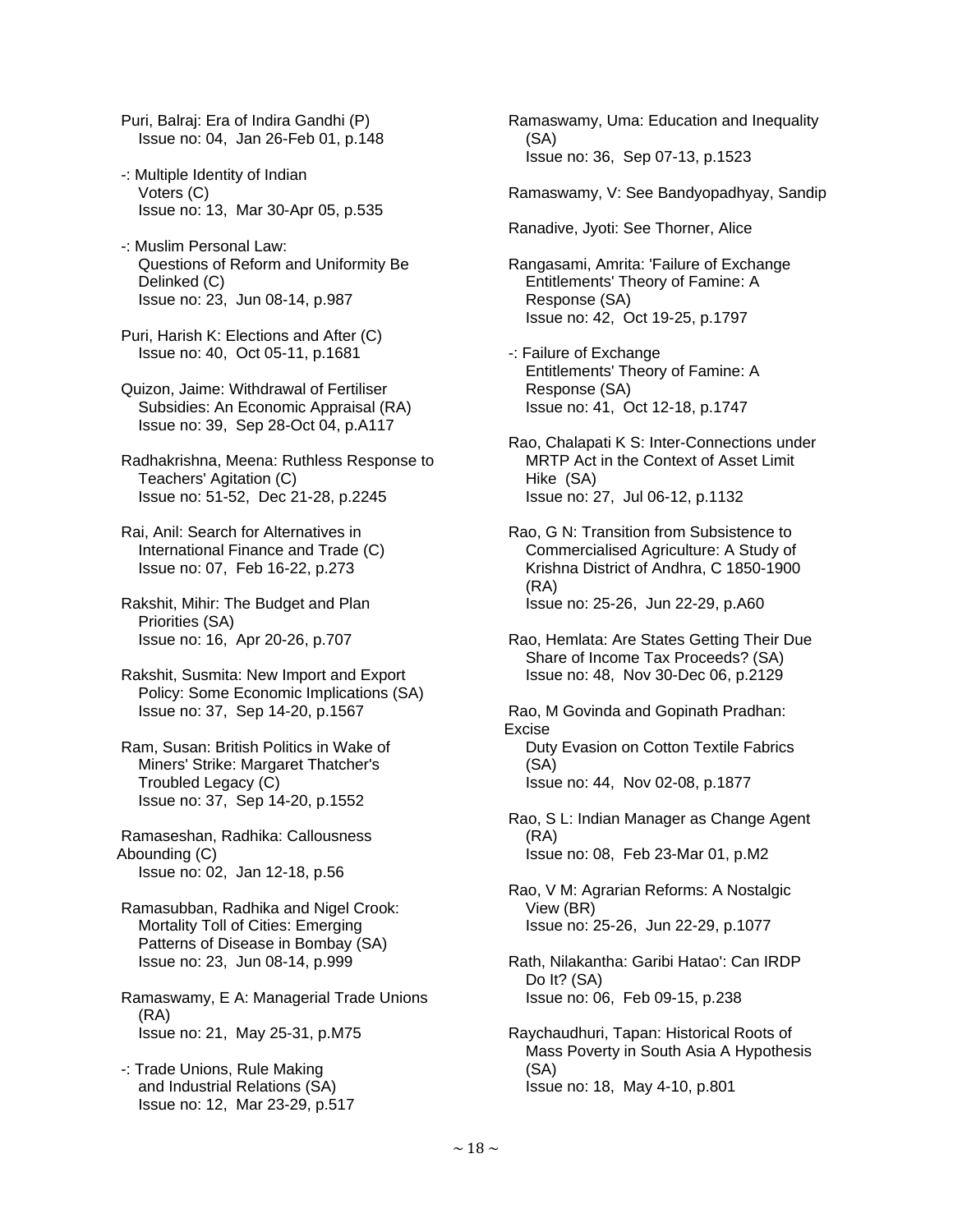Reader, A: HC Quashes Confiscation of Works of Mao (LE) Issue no: 02, Jan 12-18, p.46

 Reddock, Rhoda: Freedom Denied: Indian Women and Indentureship in Trinidad and Tobago, 1845-1917 (RA) Issue no: 43, Oct 26-Nov 01, p.WS79

 Reddy, D Narasimha: Karamchedu: A Dialectic without Development (C) Issue no: 37, Sep 14-20, p.1546

 Reddy, M Kodandarama: Terrorising the Civil Rights Movement (LE) Issue no: 20, May 18-24, p.861

 Reddy, V N: Pattern of Commercial Farming in Guntur District (RA) Issue no: 51-52, Dec 21-28, p.A137

 Roemer, John E: 'Rational Choice' Marxism: Some Issues of Method and Substance (SA) Issue no: 34, Aug 24-30, p.1439

 Roy, A K: Sahebganj Massacre of the Poor (LE) Issue no: 20, May 18-24, p.862

 Roy, Ajit: CPI(M)'s Review of Lok Sabha Elections (C) Issue no: 09, Mar 02-08, p.344

 -: Erosion of Left Front's Traditional Base (C) Issue no: 02, Jan 12-18, p.53

 -: Question of a Transitional Government in Marxist Terminology (P) Issue no: 43, Oct 26-Nov 01, p.1820

 -: Understanding Indian Bourgeoisie (BR) Issue no: 06, Feb 09-15, p.235

 Roy, Ashim K: Anti-Reservation Movement: A Political Assessment (C) Issue no: 32, Aug 10-16, p.1343

 Roy, Biren: Calcutta Corporation Election : West Bengal (C) Issue no: 29, Jul 20-26, p.1215

 -: Twentyfive Years of Calcutta Corporation Workers' Struggles (C) Issue no: 16, Apr 20-26, p.689

- Rudra, Ashok: Agrarian Policies of Left Front Government in West Bengal (D) Issue no: 23, Jun 08-14, p.1015
- -: Economic Growth in India (S) Issue no: 15, Apr 13-19, p.663
- -: Jyoti Basu and Multinationals (P) Issue no: 30, Jul 27-Aug 02, p. 1264
- -: Planning in India: An Evaluation in Terms of Its Models (SA) Issue no: 17, Apr 27-May 03, p.758
- -: Political Economy of Indian Non-Development (BR) Issue no: 21, May 25-31, p.914

Rudra, Ashok: See Bardhan, Pranab

 Saberwal, Satish: Modelling the Crisis: Megasociety, Multiple Codes, and Social Blanks (SA) Issue no: 05, Feb 02-08, p.202

 Sabir, Khalid: Power to Impound Passports (LE) Issue no: 36, Sep 07-13, p.1496

 Sadgopal, Anil: National Campaign on Bhopal Disaster (LE) Issue no: 18, May 4-10, p.773

 Sandesara, J C: Old Data, Confused Analysis (BR) Issue no: 14, Apr 6-12, p.589

 -: Report on Black Money (OP) Issue no: 34, Aug 24-30, p.1433

 Sanghvi, Nita: Political Uses of Administrative Reform (C) Issue no: 13, Mar 30-Apr 05, p.537

 -: State as Private Property (BR) Issue no: 25-26, Jun 22-29, p.1079

 Sankariah, D: Agitation against Removal of 'Extra Departmental' Postal Employees (LE) Issue no: 50, Dec 14-20, p.2184

 Sanwal, Mukul: Garibi Hatao': Improving Implementation (D) Issue no: 49, Dec 07-13, p.2176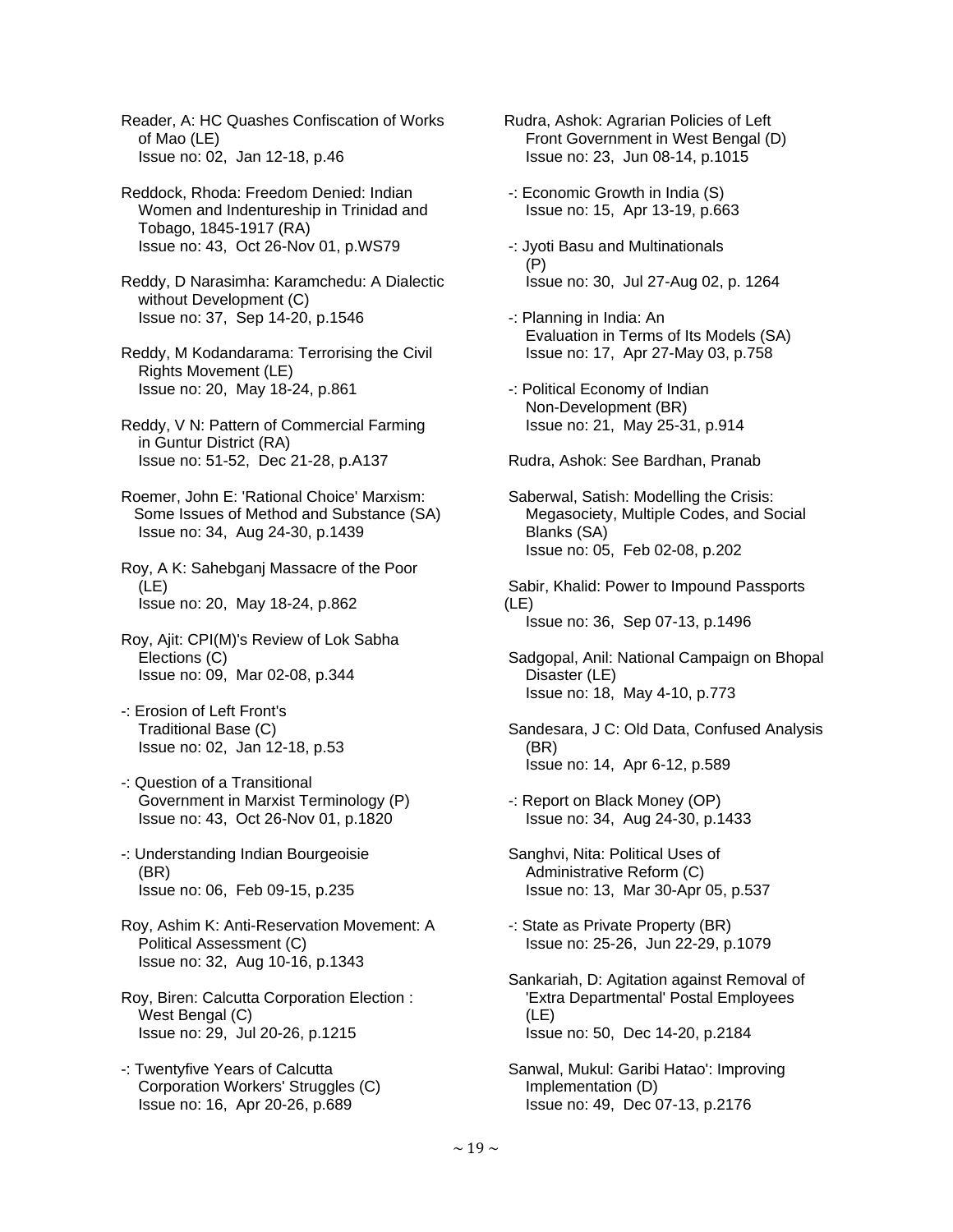Sanyal, Amal: A Disequilibrium Model of the Long-Run (BR) Issue no: 07, Feb 16-22, p.285 Sanyal, Kalyan K: See Chaudhury, Ajit K Sanyal, S K: The People of India (BR) Issue no: 27, Jul 06-12, p.1130 Sarath, S: 'Garibi Hatao': Elements of a Strategy (D) Issue no: 33, Aug 17-23, p.1406 Sarkar, Pijus Kanti: See Das, Sujit K Sarkar, Salil: The Charms of Socialism  $(C)$  Issue no: 12, Mar 23-29, p.494 Sarkar, Sumit: Social History: Predicaments and Possibilities (SA) Issue no: 25-26, Jun 22-29, p.1081 Sathyamurthy, T V: Betrayal of Civilian Politics (C) Issue no: 18, May 4-10, p.789 -: Jitendra Mohan (O) Issue no: 15, Apr 13-19, p.633 -: Piloting a Nation into the Twenty-First Century: Changing Political Context of State Power and Class Contradictions in India (P) Issue no: 29, Jul 20-26, p.1218 Satya Deva: The 'New Education Policy' (OP) Issue no: 39, Sep 28-Oct 04, p.1647 -: Effectiveness and Efficiency in Public Administration: A Theoretical Framework (RA) Issue no: 35, Aug 31-Sep 06, p.M94 -: TheIndian Knowledge Industry (P) Issue no: 14, Apr 6-12, p.585 Sau, Ranjit: Expansion of Luxury Goods and Immiserisation of the Poor (P) Issue no: 51-52, Dec 21-28, p.2249 -: On Some Aspects of the Strategy of Growth in India (SA)

Issue no: 15, Apr 13-19, p.655

 Sau, Ranjit: World, Universe and the Nebulous (BR) Issue no: 04, Jan 26-Feb 01, p.157

 Saurabh, Dube: Peasant Insurgency and Peasant Consciousness (P) Issue no: 11, Mar 16-22, p.445

 Schulze, David L: US-Japan Trade Relations  $(C)$ Issue no: 28, Jul 13-19, p.1176

 Scott-Kemmis, Don and Martin Bell: Technological Dynamism and Technological Content of Collaboration: are Indian Firms Missing Opportunities? (SA) Issue no: 45-47, Nov 09-29, p.1991

Scott-Kemmis, Don: See Bell, Martin

 Sebastian, P A: Terrorist Act against Democratic Rights Activist: Case of K Balagopal (C) Issue no: 49, Dec 07-13, p.2148

 Selvarathnam, J: Where Sunlight Is Scarce: Changes in Cropping Pattern in Kanyakumari (SA) Issue no: 45-47, Nov 09-29, p.1961

Sen, Chiranjib: See Sen, Gita

 Sen, Gita and Chiranjib Sen: Women's Domestic Work and Economic Activity: Results from National Sample Survey (RA) Issue no: 17, Apr 27-May 03, p.WS49

 Sen, Sudhir: Galbraith on Agriculture: II (C) Issue no: 04, Jan 26-Feb 02, p.154

 -: A Nervous Fed Shifts Gear (C) Issue no: 05, Feb 02-08, p.189

- Sen, Swapan Kumar: Inter-Industry Differences in Growth of Real Earnings: Some Implications for Wage Policy (SA) Issue no: 13, Mar 30-Apr 05, p.556
- Sengupta, Anil K: Quality of Working Life: Some Issues in the Indian Context (RA) Issue no: 48, Nov 30-Dec 06, p.M150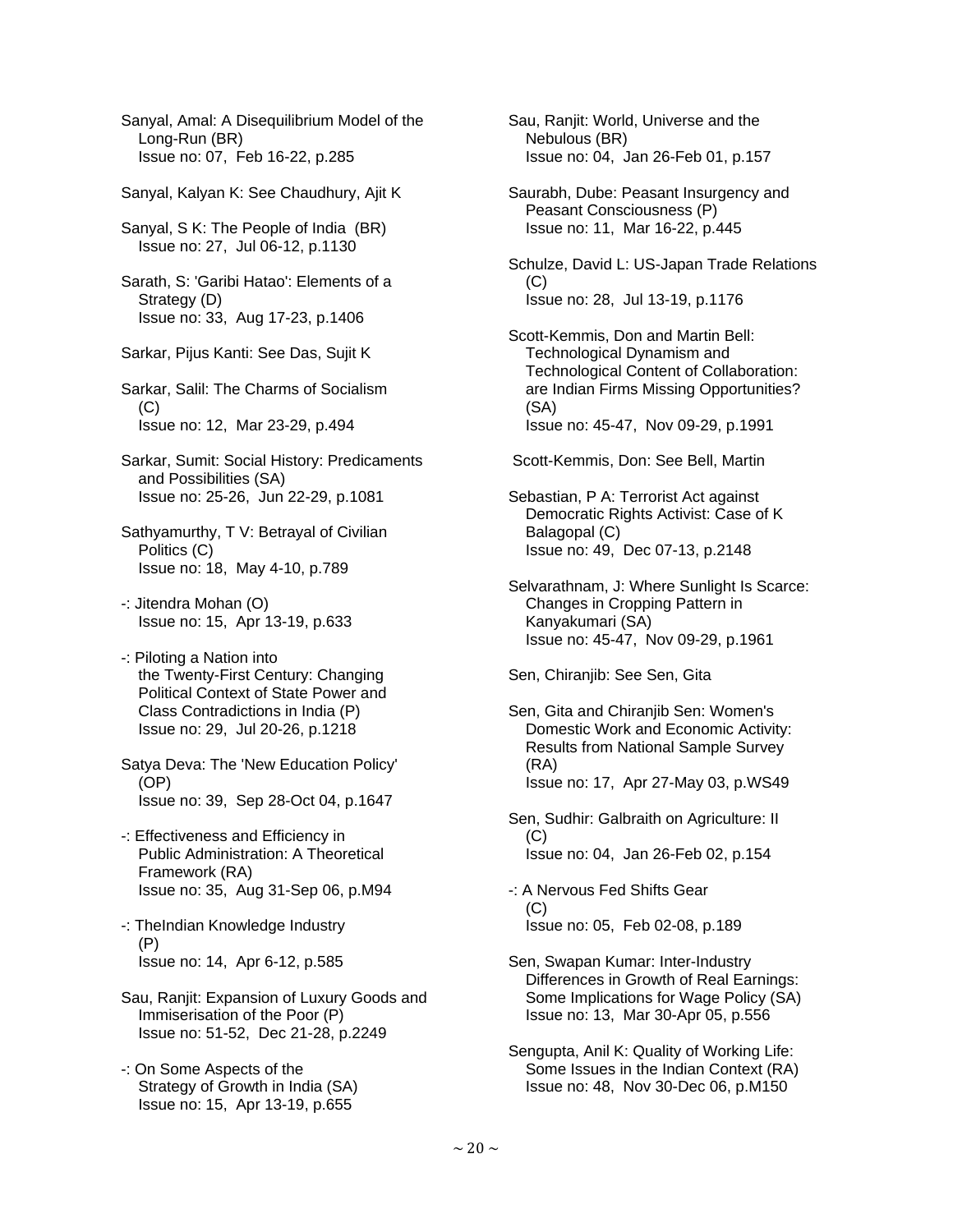Sengupta, Nirmal: Irrigation: Traditional vs Modern (SA) Issue no: 45-47, Nov 09-29, p.1919

 Sethi, Harsh: The Immoral 'Other': Debate between Party and Non-Party Groups (D) Issue no: 09, Mar 02-08, p.378

- Shah, Ghanshyam: Caste, Class and Reservation (D) Issue no: 03, Jan 19-25, p.132
- -: An Indian Sociologist (C) Issue no: 06, Feb 09-15, p.229
- Shah, Mihir: The Kaniatchi Form of Labour (F) Issue no: 30, Jul 27-Aug 02, p.PE
- Shankar, Sheetal: A Decontrol Success Story (C) Issue no: 22, Jun 01-07, p.950
- Shankarnarayan, K A; H C Bohra and P K Ghosh: The Goat: An Appropriate Animal for Arid and Semi-Arid Regions (SA) Issue no: 45-47, Nov 09-29, p.1965
- Sharan, Girja: Activising the Activist (BR) Issue no: 02, Jan 12-18, p.58
- Sharma, K L: Social Change in Tribal India (BR) Issue no: 41, Oct 12-18, p.1739
- Sharma, R A: Corporate Board and Performance (RA) Issue no: 08, Feb 23-Mar 01, p.M17
- Sharma, R S: From Kin to Class (BR) Issue no: 22, Jun 01-07, p.960
- Shatrugna, M: Dealing with 'Floating Populations': Andhra Pradesh (Ed) Issue no: 43, Oct 26-Nov 01, p.1805
- -: Eye-Wash of `Patta` Distribution (C) Issue no: 18, May 4-10, p.784
- -: More Police Killings (C) Issue no: 25-26, Jun 22-29, p.1073
- -: Myth of Minimum Wages for Agricultural Labour (C) Issue no: 20, May 18-24, p.871
- Shatrugna, M: Plight of Prisoners in Vizag Jail (C) Issue no: 32, Aug 10-16, p.1342
- -: Police Killing of Political Activists in Kondapur: Andhra Pradesh (C) Issue no: 17, Apr 27-May 03, p.748
- -: Repeat Performance (C) Issue no: 11, Mar 16-22, p.442
- -: Who Cares about Academic Autonomy?: Andhra Pradesh (C) Issue no: 29, Jul 20-26, p.1216
- -: Opposition Unity Pays: Andhra Pradesh (Ed) Issue no: 01, Jan 5-11, p.3
- Shenbagavalli, R: Comprehensive Legislation for Construction Workers (C) Issue no: 49, Dec 07-13, p.2156
- Shenbagavalli, R: See Mani, Gnana Surabhi
- Shergill, H S: Physiognomy and Anatomy of Growing, Decaying and Static Farms in Punjab (RA) Issue no: 13, Mar 23-Apr 05, p.A23
- Sheth, Nimesh; Neerav Patel and Rupa Mehta: Ahmedabad Riots (LE) Issue no: 24, Jun 15-21, p.1022
- Shiva, Vandana: See Bandyopadhyay, J

 Shukla, P R: Politics of Propertied Classes in Gujarat (LE) Issue no: 19, May 11-17, p.818

- Shukla, S: Education and the Social Order (BR) Issue no: 33, Aug 17-23, p.1388
- Shukla, Sonal and Vibhuti Patel: Unending Story (C) Issue no: 44, Nov 02-08, p.1862
- Siddharthan, N S: Industrial Development: Issues and Policy Options (SA) Issue no: 19, May 11-17, p.839

Sidhu, D S: See Sidhu, Jagrup singh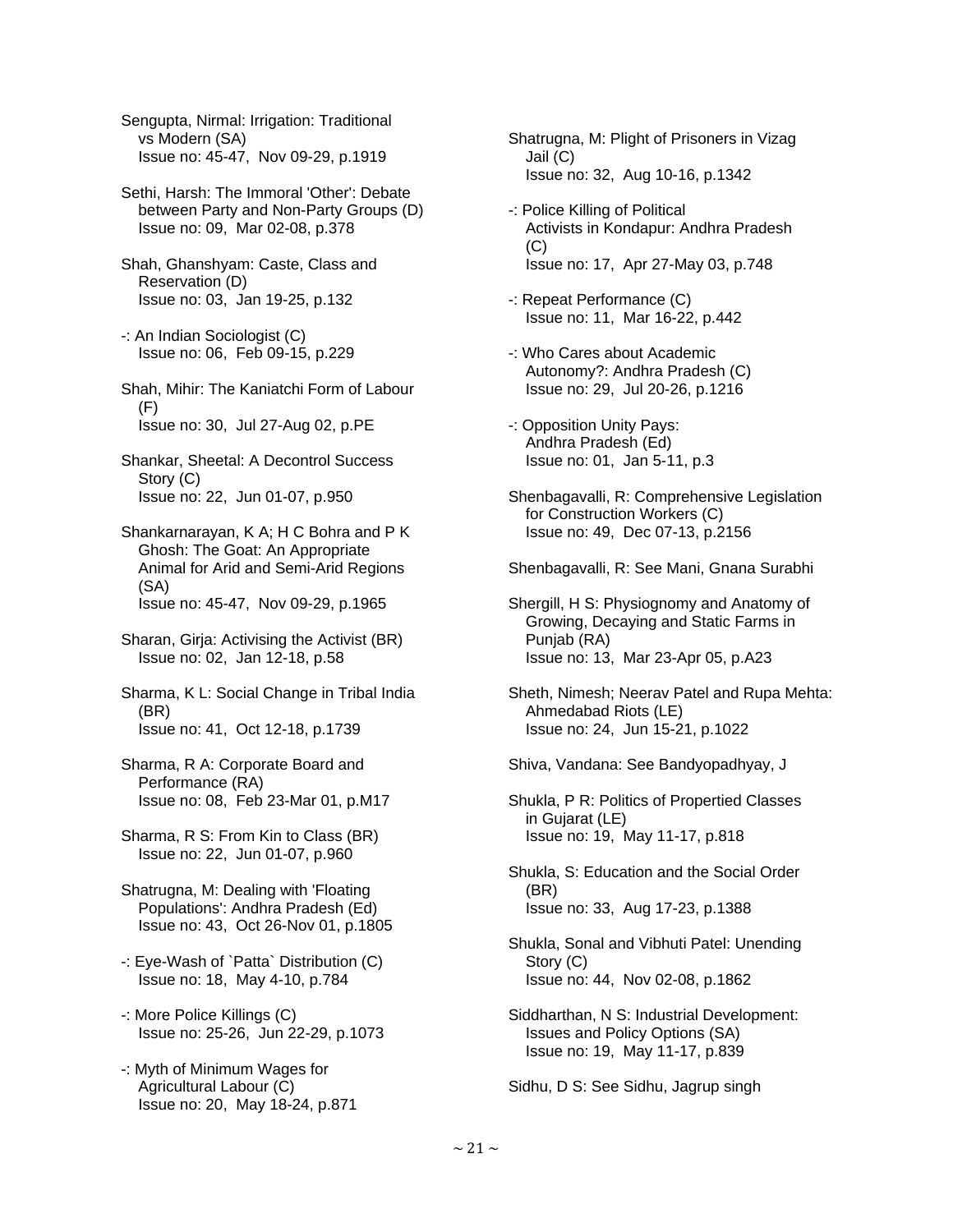Sidhu, Jagrup singh and D S Sidhu: Price-Support versus Fertiliser Subsidy: An Evaluation (RA) Issue no: 13, Mar 30-Apr 05, p.A17

 Singh, Ajit: World Trading and Payments System, Economic Growth and Structural Change: A Third World Perspective (SA) Issue no: 01, Jan 5-11, p.26

 Singh, Bakhs: Army Action in Punjab (LE) Issue no: 03, Jan 19-25, p.86

 Singh, Gurbir: Demolition by Fire (C) Issue no: 51-52, Dec 21-28, p.2241

Singh, Kamaljit: See Singh, Surendar

 Singh, Narindar: Superpowers in Collusion (SA) Issue no: 23, Jun 08-14, p.1006

 Singh, Pritam: Government Media and Punjab (D) Issue no: 02, Jan 12-18, p.79

 -: Marxism in Punjab (P) Issue no: 13, Mar 30-Apr 05, p.543

 Singh, Satyajit Kumar: From the Dam to the Ghettos: The Victims of the Rihand Dam (C) Issue no: 39, Sep 28-Oct 04, p.1643

 -: From the Dam to the Ghettos: The Victims of the Rihand Dam  $(C)$ Issue no: 40, Oct 05-11, p.1683

 Singh, Surendar and Kamaljit Singh: Import of Donated Commodities, Export of Feed, and New Technology of Milk Production (SA) Issue no: 29, Jul 20-26, p.1227

 Sinha, Arun: Election in Gyaspur (C) Issue no: 01, Jan 5-11, p.14

 Sinha, Umesh: Teaching the Landless a Lesson (C) Issue no: 09, Mar 02-08, p.343

 -: Teaching the Santhals a Lesson (C) Issue no: 24, Jun 15-21, p.1028  Siri: Failure of Western Economic Summit  $(C)$ Issue no: 20, May 18-24, p.873

 SK: Diminishing Returns from Blaming Centre (C) Issue no: 15, Apr 13-19, p.632

 Soyantar, T D: Agricultural, Landholding and Agro Industries in Gujarat: A Profile (SA) Issue no: 20, May 18-24, p.AS5

 Srinivasan, Amrit: Reform and Revival: The Devadasi and Her Dance (SA) Issue no: 44, Nov 02-08, p.1869

Srinivasan, T G: See Gupta, S P

 Standing, Hilary and Bela Bandyopadhyaya: Women's Employment and the Household: Some Findings from Calcutta (RA) Issue no: 17, Apr 27-May 03, p.WS23

Streefkerk, Hein: See Datta, Anjan Kumar

 Subbarao, K: Regional Variations in Impact of Anti-Poverty Programmes: A Review of Evidence (SA) Issue no: 43, Oct 26-Nov 01, p.1829

Subbarao, K: See Adelman, Irma

 Subrahmanian, K K: Foreign Technology in the Four Modernisations of China (SA) Issue no: 24, Jun 15-21, p.1056

 Sukhatme, P V: Protein and Energy Requirements: A Reply to Rand and Scrimshaw (D) Issue no: 44, Nov 02-08, p.1892

 Sundaram, K; Suresh D Tendulkar and K Krishnamurthy: The Union Budget, 1985-86: An Appraisal (SA) Issue no: 20, May 18-24, p.880

Sundaram, K: See Pandit, V

 Swaminathan, Padmini: Factory, Family and Women (BR) Issue no: 32, Aug 10-16, p.1349

Tendulkar, Suresh D: See Sundaram, K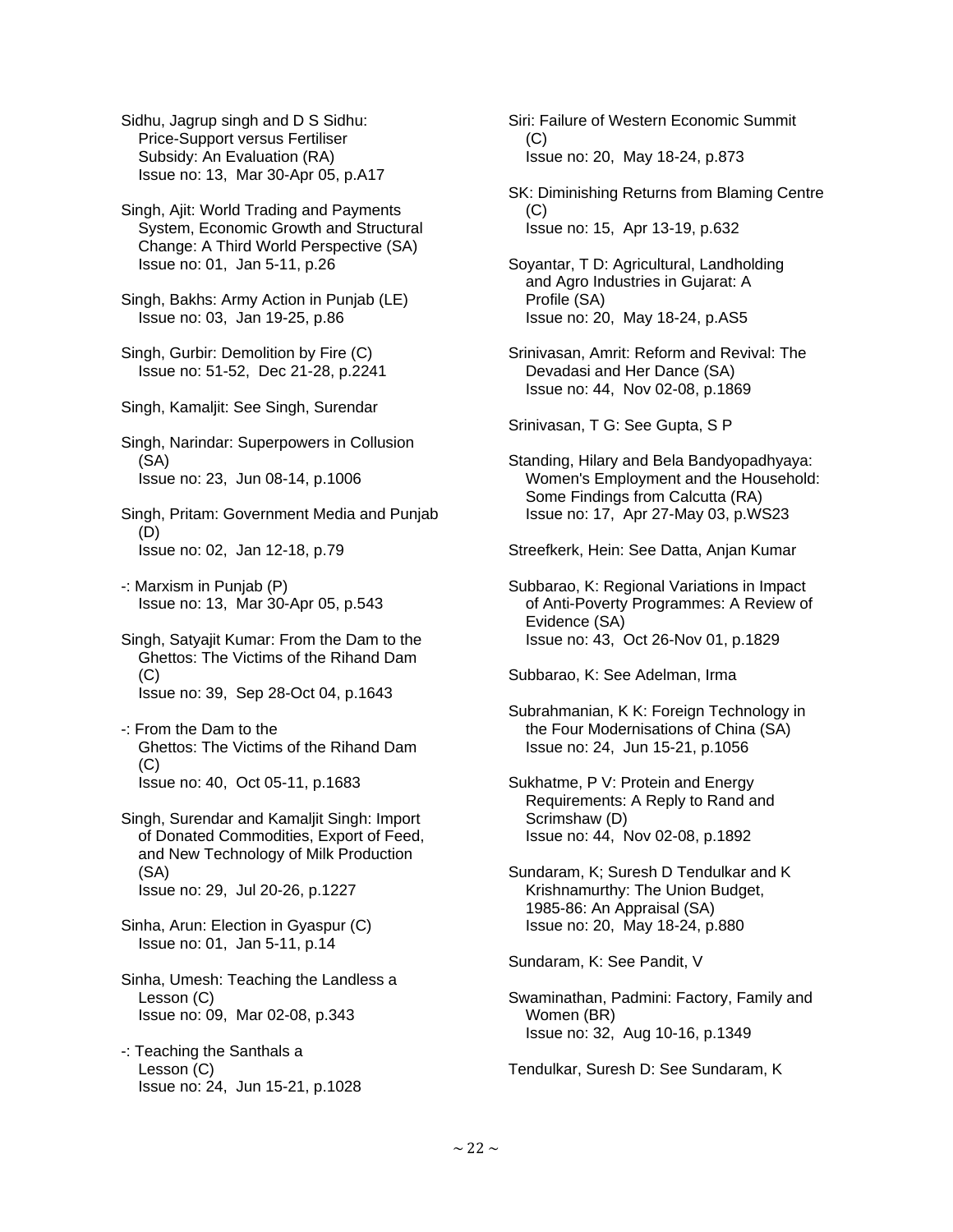Thakkar, Usha: Women's Political Participation (BR) Issue no: 37, Sep 14-20, p.1555

- Thapar, Romesh: 'Heartland' and Periphery  $(F)$ Issue no: 11, Mar 16-22, p.435
- -: The 'New' Economics? (F) Issue no: 13, Mar 30-Apr 05, p.531
- -: Alarums around Security (F) Issue no: 44, Nov 02-08, p.1854
- -: Anxieties Begin to Grow (F) Issue no: 49, Dec 07-13, p.2143
- -: The Awesome Costs of Correction (F) Issue no: 35, Aug 31-Sep 06, p.1461
- -: Beginning to Perform (F) Issue no: 32, Aug 10-16, p.1331
- -: Confusion, Dismay, Morale-Breaking (F) Issue no: 07, Feb 16-22, p.259
- -: Correctives Snarled by Stupid Follow-Ups (F) Issue no: 36, Sep 07-13, p.1497
- -: Dimensions for External Activity (F) Issue no: 25-26, Jun 22-29, p.1067
- -: DOSCOS in Saddle (F) Issue no: 02, Jan 12-18, p.49
- -: Enough is Enough (F) Issue no: 23, Jun 08-14, p.983
- -: A Gossipy Centre (F) Issue no: 14, Apr 6-12, p.571
- -: Government at Siesta (F) Issue no: 24, Jun 15-21, p.1023
- -: Levels of Violence (F) Issue no: 51-52, Dec 21-28, p.2233
- -: Looking at the Constitution (F) Issue no: 29, Jul 20-26, p.1209
- -: The Making of a Lawless Society (F) Issue no: 22, Jun 01-07, p.943

 Thapar, Romesh : The Messy Punjab (F) Issue no: 15, Apr 13-19, p.623

- -: A Moment of Correction? (F) Issue no: 33, Aug 17-23, p.1375
- -: The Muck of the Indira Years (F) Issue no: 05, Feb 02-08, p.180
- -: New Ball Game (F) Issue no: 01, Jan 5-11, p.7
- -: A One-Party Scenario (F) Issue no: 10, Mar 09-15, p.387
- -: Our Continuous Revolution  $(F)$ Issue no: 09, Mar 02-08, p.339
- -: Our Euphoric Times (F) Issue no: 03, Jan 19-25, p.87
- -: The Poison of Terrorism (F) Issue no: 38, Sep 21-27, p.1585
- -: The Political Debate, and the Reality (F) Issue no: 43, Oct 26-Nov 01, p.1809
- -: The Political Undercurrents (F) Issue no: 50, Dec 14-20, p.2185
- -: Rajiv's Bharat Mata (F) Issue no: 41, Oct 12-18, p.1723
- -: Security-Peddling and Showmanship (F) Issue no: 40, Oct 05-11, p.1673
- -: The Sharing of Political Power (F) Issue no: 37, Sep 14-20, p.1541
- -: The Single-Leader Principle (F) Issue no: 42, Oct 19-25, p.1765
- -: Tackling the Issues? (F) Issue no: 12, Mar 23-29, p.483
- -: Time to Play It Cool (F) Issue no: 21, May 25-31, p.905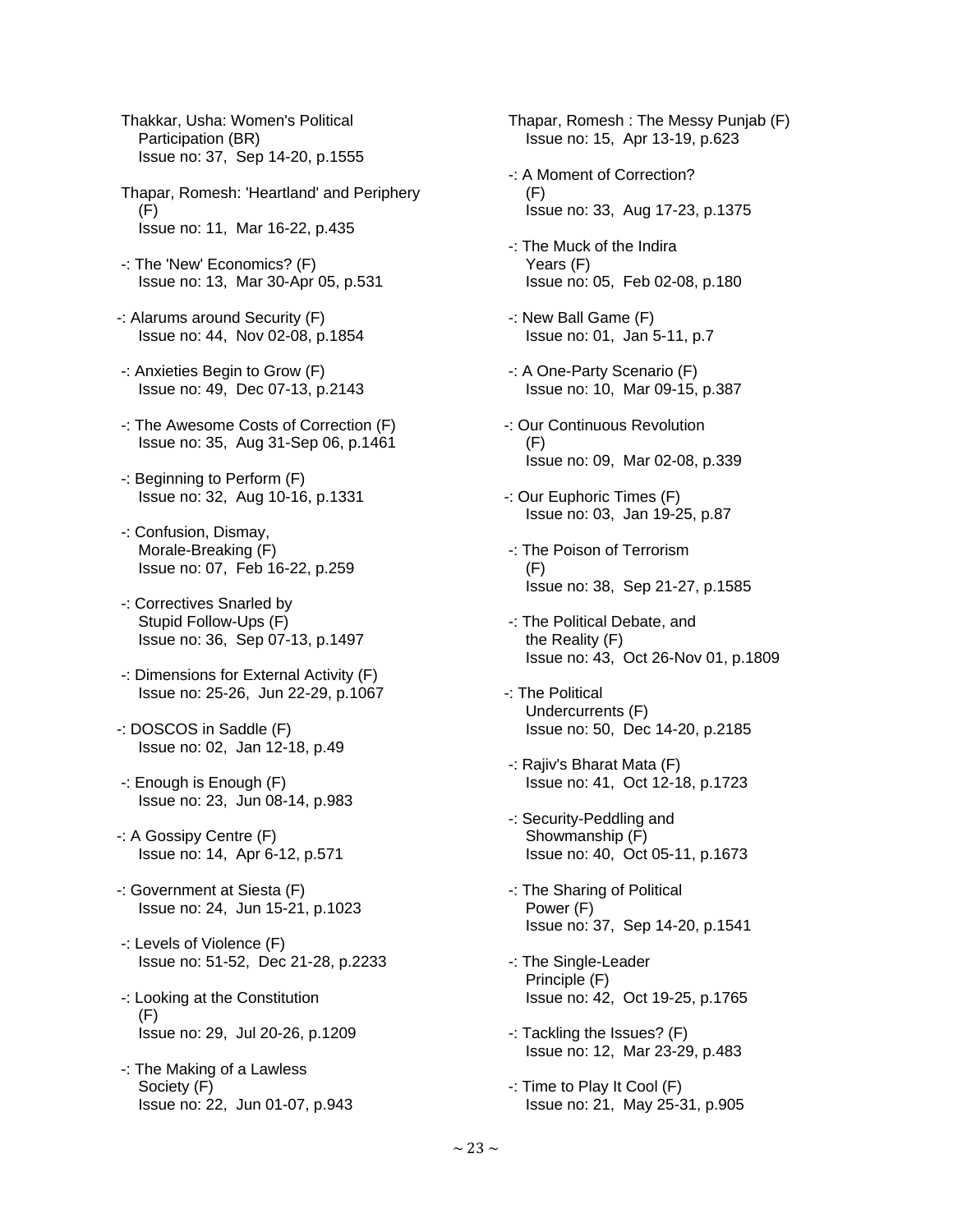- Thapar, Romesh: Today's Congressiahs (F) Issue no: 20, May 18-24, p.863
- -: Two Nations or One? (F) Issue no: 45-47, Nov 09-29, p.1901
- -: The UN System (C) Issue no: 27, Jul 06-12, p.1111
- -: An Uninformed Democracy? (F) Issue no: 48, Nov 30-Dec 06, p.2101
- -: The Wages of Politicking (F) Issue no: 17, Apr 27-May 03, p.743
- -: Waiting for a National Consultation (F) Issue no: 19, May 11-17, p.819
- -: Wandering and Meandering (F) Issue no: 16, Apr 20-26, p.673
- -: Where Has the Opposition Gone? (F) Issue no: 08, Feb 23-Mar 01, p.307
- -: Where Have the Norms Gone? (F) Issue no: 39, Sep 28-Oct 04, p.1633
- -: Which India Concerns Them? (F) Issue no: 34, Aug 24-30, p.1415
- -: Who Is Rajiv Protecting? (F) Issue no: 06, Feb 09-15, p.220
- -: Youth Power, and Beyond (F) Issue no: 04, Jan 26-Feb 01, p.145
- Thapar, Romila: Secularism and Society (BR) Issue no: 34, Aug 24-30, p.1437
- Thomas, Philip and Ranjana Pendharkar: Corporate Investment in 1985: A Forecast (RA) Issue no: 21, May 25-31, p.M89
- Thomson, K T: Making Sense of Kerala (BR) Issue no: 15, Apr 13-19, p.642
- Thorner, Alice and Jyoti Ranadive: Household as a First Stage in a Study of Urban Working-Class Women (RA) Issue no: 17, Apr 27-May 03, p.WS9
- Tripathi, Dwijendra: An Integrated View of Entrepreneurship (RA) Issue no: 48, Nov 30-Dec 06, p.M163
- -: Turning to Third World (C) Issue no: 51-52, Dec 21-28, p.2247
- Trivedi, Parita: Politics of an Anti-Racist Feminism (BR) Issue no: 38, Sep 21-27, p.1601
- Trivedi, Prajapati: Evaluating the Evaluators: Performance of Bureau of Public Enterprises (RA) Issue no: 35, Aug 31-Sep 06, p.M97
- Tulpule, Bagaram: Computers in Banks (BR) Issue no: 09, Mar 02-08, p.353
- -: A Fruitless Revival (C) Issue no: 51-52, Dec 21-28, p.2238
- -: Government Manipulation of Industrial Relations (BR) Issue no: 11, Mar 16-22, p.449
- Tulpule, Bagaram: The Steel Story (BR) Issue no: 18, May 4-10, p.794
- Tyabji, Nasir [et al]: Awakening to Dangers of Transnationals (LE) Issue no: 15, Apr 13-19, p.622
- Uberoi , J P S: Sciences and the Arts in the University (P) Issue no: 42, Oct 19-25, p.1781
- Umar, Badruddin: 'Holy' Alliance against Working Class (C) Issue no: 33, Aug 17-23, p.1385
- -: Civil and Military: False Dichotomy: Bangladesh (C) Issue no: 29, Jul 20-26, p.1217
- -: Denationalisation of Industries and Financial Houses (C) Issue no: 50, Dec 14-20, p.2203
- -: Employment Crisis and Its Consequences (C) Issue no: 40, Oct 05-11, p.1686
- -: General Crisis of the Bourgeoisie in Bangladesh (C) Issue no: 32, Aug 10-16, p.1348